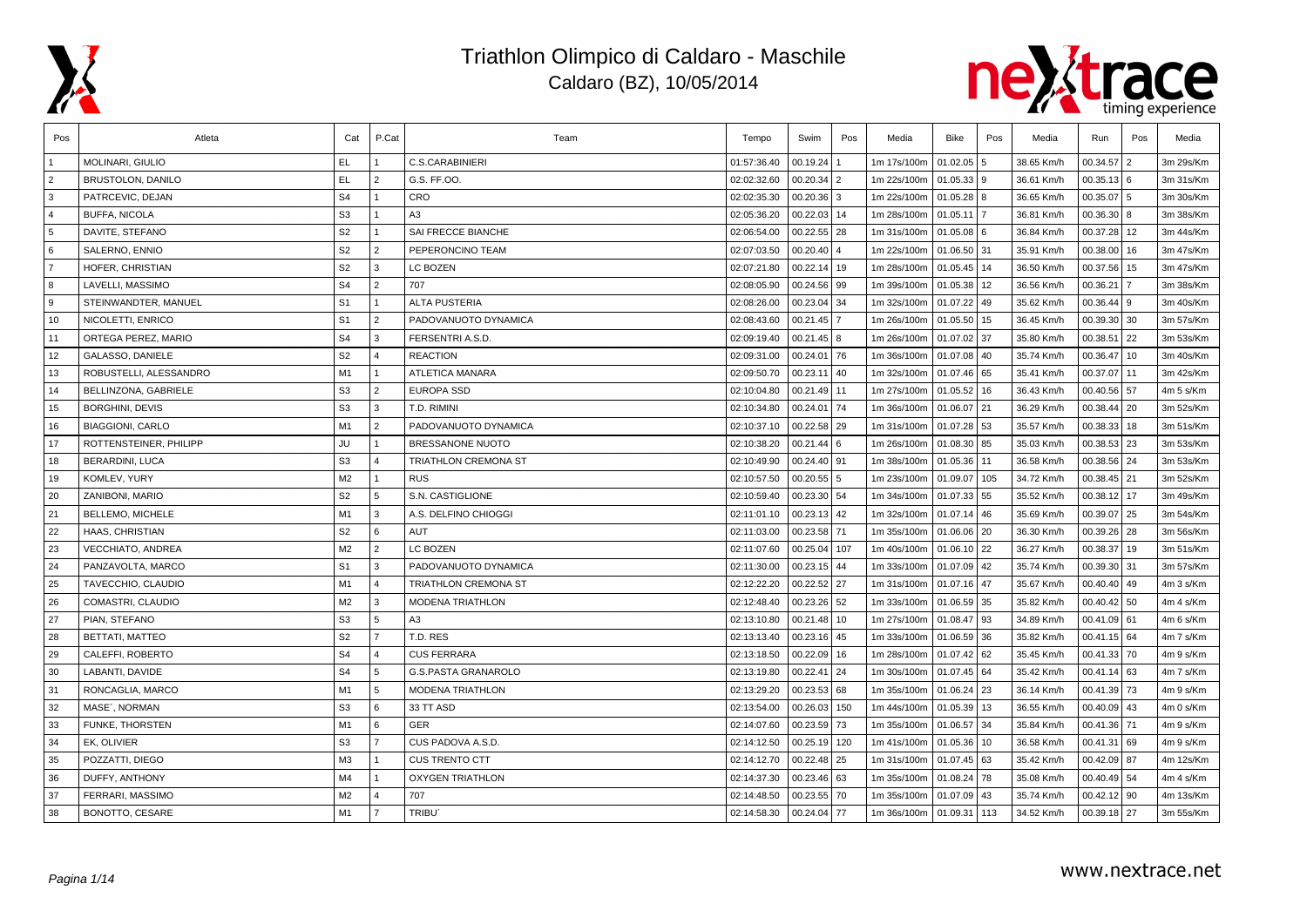



| 39 | MIGLIOLI, MARCO          | M1             | 8              | TRIATHLON CREMONA ST        | 02:15:01.10 | 00.25.17 118    | 1m 41s/100m   01.08.34   87 |               |     | 35.00 Km/h | 00.39.41<br>32             | 3m 58s/Km |
|----|--------------------------|----------------|----------------|-----------------------------|-------------|-----------------|-----------------------------|---------------|-----|------------|----------------------------|-----------|
| 40 | MAZZOCCHI, ROBERTO       | S <sub>2</sub> | 8              | TRI TEAM BRIANZA            | 02:15:02.20 | 00.29.29<br>324 | 1m 57s/100m                 | 00.57.24 2    |     | 41.81 Km/h | 00.45.28<br>176            | 4m 32s/Km |
| 41 | <b>CESTARO, FABIO</b>    | M <sub>2</sub> | 5              | LIGER TEAM KEYLINE          | 02:15:06.90 | 00.24.06<br>80  | 1m 36s/100m                 | 01.09.42 122  |     | 34.43 Km/h | 00.39.45<br>34             | 3m 58s/Km |
| 42 | HOUSKA, DAVID            | M <sub>1</sub> | 9              | <b>SCM - TRIATHLON</b>      | 02:15:28.10 | 00.26.49<br>174 | 1m 47s/100m                 | 01.08.48 94   |     | 34.88 Km/h | 00.37.48<br>l 14           | 3m 46s/Km |
| 43 | AVALDI, IVAN             | S <sub>4</sub> | 6              | RASCHIANI TRIATHLON         | 02:15:33.60 | 00.27.06<br>207 | 1m 48s/100m                 | 01.06.51 32   |     | 35.90 Km/h | 00.39.50<br>36             | 3m 59s/Km |
| 44 | MORO, ROBERTO            | M2             | l 6            | <b>FUEL TRIATHLON</b>       | 02:15:42.30 | 00.23.45<br>61  | 1m 34s/100m                 | 01.08.38 88   |     | 34.96 Km/h | 00.41.48<br>79             | 4m 10s/Km |
| 45 | DI TERLIZZI, GIACOMO     | S <sub>2</sub> | 9              | A3                          | 02:15:46.50 | 00.22.14<br>18  | 1m 28s/100m                 | 01.08.27 83   |     | 35.06 Km/h | 00.43.24<br>112            | 4m 20s/Km |
| 46 | LOLLINI, ALESSANDRO      | M1             | 10             | PRATOGRANDE                 | 02:15:49.80 | 00.22.35<br>23  | 1m 30s/100m                 | 01.09.07 104  |     | 34.72 Km/h | 00.42.16<br>91             | 4m 13s/Km |
| 47 | FRANCESCHET, GIULIO      | S <sub>2</sub> | 10             | <b>LIGER TEAM KEYLINE</b>   | 02:15:54.60 | 00.23.09<br>39  | 1m 32s/100m                 | $01.07.12$ 44 |     | 35.71 Km/h | 00.44.03<br>128            | 4m 24s/Km |
| 48 | SPÖGLER, THOMAS          | S <sub>1</sub> | $\overline{4}$ | <b>FITRI</b>                | 02:15:55.90 | 00.24.44<br>94  | 1m 38s/100m                 | 01.10.06 137  |     | 34.23 Km/h | 00.39.15<br>26             | 3m 55s/Km |
| 49 | CURTI, GIORGIO           | M <sub>2</sub> | $\overline{7}$ | NUOTO LUGO                  | 02:15:57.20 | 00.23.47<br>65  | 1m 35s/100m                 | 01.06.38 27   |     | 36.01 Km/h | 00.44.11<br>139            | 4m 25s/Km |
| 50 | <b>BERGAMINI, MARCO</b>  | S <sub>4</sub> | $\overline{7}$ | 707                         | 02:16:03.20 | 00.25.26<br>128 | 1m 41s/100m                 | 01.08.49 95   |     | 34.87 Km/h | 00.39.57<br>38             | 3m 59s/Km |
| 51 | DI FRESCO, DANIELE       | S <sub>3</sub> | 8              | <b>CUS FERRARA</b>          | 02:16:24.00 | 00.23.11<br>41  | 1m 32s/100m                 | 01.10.00 131  |     | 34.28 Km/h | 74<br>00.41.39             | 4m 9 s/Km |
| 52 | BERTONCELLO, RICCARDO    | S <sub>1</sub> | 5              | <b>MAS TRIATHLON</b>        | 02:16:35.30 | 00.24.05 78     | 1m 36s/100m                 | 01.06.34 25   |     | 36.05 Km/h | 00.43.36<br>116            | 4m 21s/Km |
| 53 | MASSANO, GIANLUCA        | S <sub>3</sub> | 9              | CANOTRIATHLON               | 02:16:52.60 | 00.26.42<br>163 | 1m 46s/100m                 | 01.06.55 33   |     | 35.86 Km/h | 00.40.54<br>56             | 4m 5 s/Km |
| 54 | CIPRIANI, GIANLUCA       | S <sub>2</sub> | 11             | ASD TEAM SPORT ISOLA        | 02:17:01.80 | 00.23.16<br>46  | 1m 33s/100m                 | 01.15.56 335  |     | 31.60 Km/h | 00.35.06<br>$\overline{a}$ | 3m 30s/Km |
| 55 | FINK, STEFAN             | M <sub>3</sub> | $\overline{2}$ | LC BOZEN                    | 02:17:17.70 | 00.25.07<br>109 | 1m 40s/100m                 | 01.09.32 115  |     | 34.51 Km/h | 00.40.48<br>53             | 4m 4 s/Km |
| 56 | TOTA, GIULIO             | S <sub>2</sub> | 12             | <b>SPORTSLIFE</b>           | 02:17:20.10 | 00.22.59<br>30  | 1m 31s/100m                 | 01.09.19 108  |     | 34.62 Km/h | 00.43.10<br>107            | 4m 18s/Km |
| 57 | MOLESINI, MARCELLO       | S <sub>4</sub> | 8              | <b>CUS FERRARA</b>          | 02:17:20.50 | 00.27.02<br>197 | 1m 48s/100m                 | $01.07.13$ 45 |     | 35.70 Km/h | 00.40.22<br>44             | 4m 2 s/Km |
| 58 | <b>BOGLIONI. MICHELE</b> | S <sub>3</sub> | 10             | <b>FREEZONE</b>             | 02:17:23.40 | 530<br>01.13.03 | 4m 52s/100m                 | 01.09.16      | 107 | 34.64 Km/h | 00.41.10<br>62             | 4m 6 s/Km |
| 59 | TORTIMA, LUCA            | M <sub>1</sub> | 11             | <b>VERONA TRIATHLON</b>     | 02:17:27.70 | 00.25.14<br>116 | 1m 40s/100m                 | 01.07.40 60   |     | 35.46 Km/h | 00.42.43<br>96             | 4m 16s/Km |
| 60 | MAZZOLENI, DAVIDE        | S <sub>4</sub> | l 9            | STEEL T - BG                | 02:17:32.50 | 00.21.55<br>13  | 1m 27s/100m                 | 01.08.24 79   |     | 35.08 Km/h | 00.45.30<br>  177          | 4m 32s/Km |
| 61 | ANESA, STEFANO           | M2             | 8              | 707                         | 02:17:32.90 | 00.24.50<br>96  | 1m 39s/100m                 | 01.08.24 80   |     | 35.08 Km/h | 00.42.43<br>97             | 4m 16s/Km |
| 62 | DA ROS, ANDREA           | M1             | 12             | <b>TREVISO TRI</b>          | 02:17:34.20 | 00.21.50<br>12  | 1m 27s/100m                 | 01.08.12 71   |     | 35.19 Km/h | 00.45.48<br>189            | 4m 34s/Km |
| 63 | THORPE, ADRIAN           | M <sub>1</sub> | 13             | SUI                         | 02:17:36.50 | 00.23.03<br>33  | 1m 32s/100m                 | 01.07.19 48   |     | 35.65 Km/h | 00.45.26<br>174            | 4m 32s/Km |
| 64 | <b>VECCHINI, EUGENIO</b> | M <sub>2</sub> | 9              | <b>VERONA TRIATHLON</b>     | 02:17:43.20 | 00.24.01<br>75  | 1m 36s/100m                 | 01.06.30 24   |     | 36.09 Km/h | 00.45.00<br>159            | 4m 30s/Km |
| 65 | UCCELLI, GIONA           | S <sub>3</sub> | 11             | <b>CUS FERRARA</b>          | 02:18:03.00 | 00.27.36<br>218 | 1m 50s/100m                 | 01.07.08 41   |     | 35.74 Km/h | 00.41.01<br>58             | 4m 6 s/Km |
| 66 | CHRISTIAN, BERNARD       | S <sub>2</sub> | 13             | <b>KSV TRIATHLON</b>        | 02:18:07.30 | 00.25.40<br>140 | 1m 42s/100m                 | 01.06.05 19   |     | 36.31 Km/h | 00.44.11<br>138            | 4m 25s/Km |
| 67 | FRANCESCHI, MORGAN       | M1             | 14             | <b>CANOTRIATHLON</b>        | 02:18:09.50 | 00.27.02<br>199 | 1m 48s/100m                 | 01.07.36 57   |     | 35.50 Km/h | 00.41.44<br>76             | 4m 10s/Km |
| 68 | PREINDL, MANFRED         | M <sub>3</sub> | 3              | <b>SSV BRUNECK TRIATHLO</b> | 02:18:09.70 | 00.26.59<br>191 | 1m 47s/100m                 | 01.07.38 59   |     | 35.48 Km/h | 00.41.42<br>l 75           | 4m 10s/Km |
| 69 | BASTIANELLO, DARIO       | S <sub>1</sub> | <b>6</b>       | A.S.D. VICENZA TRIAT        | 02:18:13.20 | 00.23.08<br>38  | 1m 32s/100m                 | 01.07.03 38   |     | 35.79 Km/h | 00.46.20<br>  205          | 4m 38s/Km |
| 70 | SIGNORINI, EDY           | M <sub>1</sub> | 15             | T. T. RAVENNA               | 02:18:14.20 | 00.26.33<br>161 | 1m 46s/100m                 | 01.08.20 74   |     | 35.12 Km/h | 00.41.53<br>80             | 4m 11s/Km |
| 71 | GIOTTO, LUCA             | M <sub>1</sub> | 16             | TRI ALTO ADIGE              | 02:18:24.80 | 00.24.58<br>101 | 1m 39s/100m                 | 01.05.56 18   |     | 36.40 Km/h | 00.45.59<br>192            | 4m 35s/Km |
| 72 | OLIVIERI, UGO            | M3             | $\overline{4}$ | <b>FREEZONE</b>             | 02:18:28.00 | 00.25.17<br>119 | 1m 41s/100m                 | 01.08.59 100  |     | 34.79 Km/h | 00.41.58<br>82             | 4m 11s/Km |
| 73 | CONSOLINI, STEFANO       | S <sub>4</sub> | 10             | G.S. BARDOLINO              | 02:18:44.40 | 00.23.33 57     | 1m 34s/100m                 | 01.09.42 121  |     | 34.43 Km/h | 00.43.41<br>120            | 4m 22s/Km |
| 74 | MENDOGNI, FRANCESCO      | S <sub>2</sub> | 14             | <b>VIADANA TRIATHLON</b>    | 02:18:46.90 | $00.23.42$ 60   | 1m 34s/100m                 | 01.08.23      | 77  | 35.09 Km/h | 00.45.10<br>165            | 4m 30s/Km |
| 75 | MASTINO, DANILO          | S <sub>4</sub> | 11             | VILLACIDRO TRIATHLON        | 02:18:56.10 | 00.26.52<br>180 | 1m 47s/100m                 | 01.08.07 69   |     | 35.23 Km/h | 00.43.14<br>109            | 4m 19s/Km |
| 76 | FINAZZI, GIUSEPPE        | S <sub>3</sub> | 12             | DESENZANO TRIATHLON         | 02:19:00.50 | 00.23.07<br>37  | 1m 32s/100m                 | 01.09.44 124  |     | 34.41 Km/h | 00.44.05<br>132            | 4m 24s/Km |
| 77 | LANFRANCONI, SILVIO      | S <sub>2</sub> | 15             | <b>ROAD RUNNERS</b>         | 02:19:16.10 | 145<br>00.25.57 | 1m 43s/100m                 | 01.09.40 120  |     | 34.44 Km/h | 60<br>00.41.07             | 4m 6 s/Km |
| 78 | LAZZERI, PAOLO           | M1             | 17             | SAI FRECCE BIANCHE          | 02:19:24.70 | $00.27.12$ 211  | 1m 48s/100m                 | 01.06.46 30   |     | 35.94 Km/h | 00.43.24<br>l 111          | 4m 20s/Km |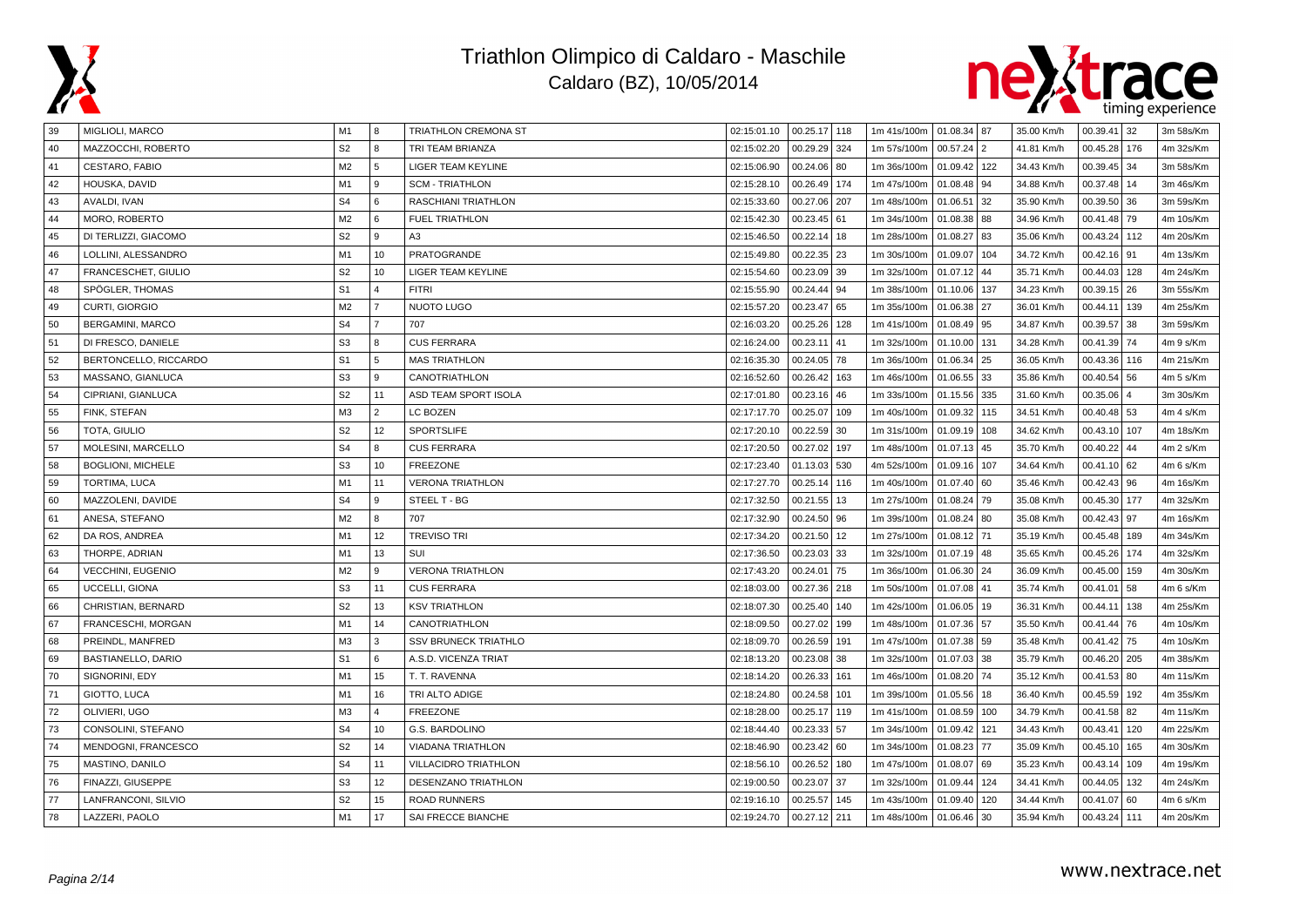



| 79  | RICCA, PAOLO              | ΜЗ             | 5              | T.D. CREMONA                | 02:19:32.50 | 00.30.16 367    | 2m 1.s/100m | $01.07.33$ 56 |     | 35.52 Km/h | $00.39.29$ 29    | 3m 56s/Km |
|-----|---------------------------|----------------|----------------|-----------------------------|-------------|-----------------|-------------|---------------|-----|------------|------------------|-----------|
| 80  | <b>GRANZOTTO, FABIO</b>   | S <sub>3</sub> | 13             | A3                          | 02:19:36.70 | 00.24.19 87     | 1m 37s/100m | 01.11.43 180  |     | 33.46 Km/h | 00.41.29<br>68   | 4m 8 s/Km |
| 81  | FERRAZZI, URBANO          | M <sub>3</sub> | 6              | <b>SCM - TRIATHLON</b>      | 02:19:37.20 | 00.30.03<br>352 | 2m 0.s/100m | 01.07.04      | 39  | 35.78 Km/h | 00.39.41<br>33   | 3m 58s/Km |
| 82  | ANDREON, ROBERTO          | M1             | 18             | PADOVANUOTO DYNAMICA        | 02:19:41.20 | 00.25.22<br>124 | 1m 41s/100m | 01.09.37      | 119 | 34.47 Km/h | 00.42.55<br>101  | 4m 17s/Km |
| 83  | CHIERICI, LUCA            | S <sub>4</sub> | 12             | KINO - MANA                 | 02:19:44.20 | 00.25.22<br>125 | 1m 41s/100m | 01.10.17      | 141 | 34.14 Km/h | 00.41.38<br>  72 | 4m 9 s/Km |
| 84  | ROMAGNONI, GIOVANNI       | S <sub>2</sub> | 16             | <b>CUS FERRARA</b>          | 02:19:46.70 | 00.23.00<br>31  | 1m 32s/100m | 01.09.29 112  |     | 34.54 Km/h | 00.45.41<br>185  | 4m 34s/Km |
| 85  | <b>GALAFASSI, DAVID</b>   | S <sub>4</sub> | 13             | CANOTRIATHLON               | 02:19:48.30 | 00.23.35<br>58  | 1m 34s/100m | 01.10.11      | 138 | 34.19 Km/h | 00.44.11<br>140  | 4m 25s/Km |
| 86  | ZINATO, FABIO             | M1             | 19             | TRI ALTO ADIGE              | 02:19:54.80 | 00.24.43<br>93  | 1m 38s/100m | 01.09.03      | 103 | 34.75 Km/h | 00.44.27<br>145  | 4m 26s/Km |
| 87  | GALEAZZO, FILIPPO         | M <sub>3</sub> | $\overline{7}$ | CUS PADOVA A.S.D.           | 02:20:02.80 | 00.23.23<br>50  | 1m 33s/100m | 01.09.45      | 125 | 34.40 Km/h | 00.44.58<br>157  | 4m 29s/Km |
| 88  | MARCHIORI, MICHELE        | S <sub>4</sub> | 14             | <b>TREVISO TRI</b>          | 02:20:03.40 | 00.27.42<br>223 | 1m 50s/100m | 01.06.44 29   |     | 35.96 Km/h | 00.44.04<br>130  | 4m 24s/Km |
| 89  | MARCHI, EMANUELE          | S <sub>4</sub> | 15             | <b>VERONA TRIATHLON</b>     | 02:20:07.40 | 00.30.55<br>394 | 2m 3.s/100m | 01.09.36      | 118 | 34.48 Km/h | 00.37.46<br>13   | 3m 46s/Km |
| 90  | BLANDINA, FRANCESCO       | S <sub>4</sub> | 16             | TRIBU'                      | 02:20:09.00 | 00.26.06<br>154 | 1m 44s/100m | 01.11.33      | 174 | 33.54 Km/h | 00.40.34<br>48   | 4m 3 s/Km |
| 91  | CAMMARELLA, CHRISTIAN     | M1             | 20             | TRI ALTO ADIGE              | 02:20:12.60 | 00.39.10<br>513 | 2m 36s/100m | 01.01.34      |     | 38.98 Km/h | $00.34.59$ 3     | 3m 29s/Km |
| 92  | CASAGRANDA, THOMAS        | S <sub>2</sub> | 17             | FERSENTRI A.S.D.            | 02:20:17.70 | 00.27.03<br>202 | 1m 48s/100m | 01.10.32 148  |     | 34.02 Km/h | 00.40.22<br>45   | 4m 2 s/Km |
| 93  | MAZZA, MATTEO             | S <sub>2</sub> | 18             | VALTELLINA TRIATHLON        | 02:20:18.40 | 00.25.16<br>117 | 1m 41s/100m | 01.08.21      | 75  | 35.11 Km/h | 00.44.07<br>133  | 4m 24s/Km |
| 94  | MELONI, ERMES             | S <sub>4</sub> | 17             | DESENZANO TRIATHLON         | 02:20:21.30 | 00.26.58<br>189 | 1m 47s/100m | $01.07.40$ 61 |     | 35.46 Km/h | 00.44.04<br>129  | 4m 24s/Km |
| 95  | PO, LUCA                  | M <sub>1</sub> | 21             | TRIATHLON COLLI VELO        | 02:20:22.20 | 00.24.22<br>88  | 1m 37s/100m | 01.09.55 129  |     | 34.32 Km/h | 00.43.54<br>124  | 4m 23s/Km |
| 96  | FORNAROLI, ENRICO         | S <sub>3</sub> | 14             | RASCHIANI TRIATHLON         | 02:20:37.70 | 00.22.07<br>15  | 1m 28s/100m | 01.11.52      | 185 | 33.39 Km/h | 00.44.43<br>152  | 4m 28s/Km |
| 97  | HUBER, BERNHARD           | S <sub>3</sub> | 15             | <b>AUT</b>                  | 02:20:42.80 | 00.27.00<br>193 | 1m 48s/100m | 01.07.26 50   |     | 35.59 Km/h | 00.44.26<br>144  | 4m 26s/Km |
| 98  | ORI, GIANLORENZO          | S <sub>2</sub> | 19             | <b>TRIATHLON COLLI VELO</b> | 02:20:50.20 | 00.24.25<br>89  | 1m 37s/100m | 01.08.20      | 73  | 35.12 Km/h | 00.46.03<br>194  | 4m 36s/Km |
| 99  | TORKAR, GREGOR            | S <sub>4</sub> | 18             | <b>SLO</b>                  | 02:20:57.80 | 00.24.17<br>85  | 1m 37s/100m | 01.09.02      | 102 | 34.76 Km/h | 00.45.34<br>180  | 4m 33s/Km |
| 100 | BRIGADOI, LORENZO         | S <sub>1</sub> | $\overline{7}$ | <b>CUS TRENTO CTT</b>       | 02:21:02.10 | 00.22.30<br>22  | 1m 30s/100m | 01.08.58 99   |     | 34.79 Km/h | 00.47.51<br>246  | 4m 47s/Km |
| 101 | MORELLO, ENRICO VALENTINO | M1             | 22             | TRIBU <sup>®</sup>          | 02:21:04.20 | 00.26.11<br>155 | 1m 44s/100m | 01.07.26 51   |     | 35.59 Km/h | 00.45.02<br>160  | 4m 30s/Km |
| 102 | SPERANDIO, CHRISTIAN      | S <sub>4</sub> | 19             | TRI ALTO ADIGE              | 02:21:13.30 | 00.25.31<br>132 | 1m 42s/100m | 01.09.11      | 106 | 34.69 Km/h | 00.44.47<br>154  | 4m 28s/Km |
| 103 | <b>BARBIERI, RICCARDO</b> | S <sub>4</sub> | 20             | <b>CUS FERRARA</b>          | 02:21:16.10 | 00.23.47<br>64  | 1m 35s/100m | 01.08.39 89   |     | 34.95 Km/h | 00.47.18<br>231  | 4m 43s/Km |
| 104 | SCHROFFENEGGER, ANDREAS   | M <sub>2</sub> | 10             | BRESSANONE NUOTO            | 02:21:17.70 | 00.29.51<br>345 | 1m 59s/100m | 01.07.27 52   |     | 35.58 Km/h | 00.41.45<br>78   | 4m 10s/Km |
| 105 | MANTERO, PAOLO            | S <sub>4</sub> | 21             | <b>DDS</b>                  | 02:21:17.90 | 00.24.09<br>81  | 1m 36s/100m | 01.11.52 186  |     | 33.39 Km/h | 00.42.58<br>102  | 4m 17s/Km |
| 106 | ZANONI, LUCA              | S <sub>1</sub> | 8              | <b>CUS TORINO TRIATHLON</b> | 02:21:18.40 | 00.22.10<br>17  | 1m 28s/100m | 01.10.52      | 156 | 33.86 Km/h | 00.46.32<br>209  | 4m 39s/Km |
| 107 | MARTINI, DAVIDE           | S <sub>3</sub> | 16             | 33 TT ASD                   | 02:21:26.50 | 00.28.10<br>245 | 1m 52s/100m | 01.07.48 67   |     | 35.39 Km/h | 00.43.49<br>121  | 4m 22s/Km |
| 108 | HIERMER, STEFAN           | S <sub>2</sub> | 20             | GER                         | 02:21:33.30 | 00.23.50<br>67  | 1m 35s/100m | 01.09.50      | 127 | 34.36 Km/h | 00.45.46<br>187  | 4m 34s/Km |
| 109 | HEINZEL, ALEXANDER        | M1             | 23             | AUT                         | 02:21:37.20 | 00.23.48<br>66  | 1m 35s/100m | 01.10.02 134  |     | 34.26 Km/h | 00.46.02<br>193  | 4m 36s/Km |
| 110 | BRESQUAR, DAVIDE          | M1             | 24             | PADOVANUOTO DYNAMICA        | 02:21:43.90 | 00.28.00<br>240 | 1m 52s/100m | 01.07.47      | 66  | 35.40 Km/h | 00.44.46<br>153  | 4m 28s/Km |
| 111 | DEGASPERI, MICHELE        | M <sub>2</sub> | 11             | FERSENTRI A.S.D.            | 02:21:45.40 | 00.30.14<br>365 | 2m 0.s/100m | 01.06.39 28   |     | 36.00 Km/h | 00.42.06<br>86   | 4m 12s/Km |
| 112 | <b>TURATI, STEFANO</b>    | M <sub>3</sub> | 8              | 707 SSD                     | 02:21:50.50 | 00.27.05<br>205 | 1m 48s/100m | 01.10.38 152  |     | 33.97 Km/h | 00.42.11<br>88   | 4m 13s/Km |
| 113 | CIPOLLINA. FILIPPO ANDREA | S <sub>2</sub> | 21             | ASD TEAM SPORT ISOLA        | 02:21:51.10 | 00.24.56<br>100 | 1m 39s/100m | 01.10.01      | 132 | 34.27 Km/h | 00.45.00<br>158  | 4m 30s/Km |
| 114 | PILLER, DARIO             | M <sub>1</sub> | 25             | VALTELLINA TRIATHLON        | 02:21:52.60 | 00.28.48<br>295 | 1m 55s/100m | 01.08.32      | 86  | 35.01 Km/h | 00.42.30<br>93   | 4m 15s/Km |
| 115 | CAVALLARO, FEDERICO       | S <sub>4</sub> | 22             | <b>VERONA TRIATHLON</b>     | 02:21:56.90 | 00.27.04<br>203 | 1m 48s/100m | 01.10.33      | 149 | 34.01 Km/h | 00.42.05<br>83   | 4m 12s/Km |
| 116 | ROßMANN, FRANK            | S <sub>3</sub> | 17             | GER                         | 02:21:57.70 | 00.29.37<br>332 | 1m 58s/100m | 01.08.20      | 72  | 35.12 Km/h | 00.41.44<br>  77 | 4m 10s/Km |
| 117 | <b>WESPE, ROMAN</b>       | M <sub>2</sub> | 12             | SUI                         | 02:21:59.00 | 00.27.03<br>201 | 1m 48s/100m | 01.08.28      | 84  | 35.05 Km/h | 00.43.29<br>114  | 4m 20s/Km |
| 118 | MARCIGAGLIA, MATTIA       | S <sub>4</sub> | 23             | PESCHIERA TRI               | 02:22:02.10 | $00.23.46$ 62   | 1m 35s/100m | 01.12.20 199  |     | 33.17 Km/h | 00.44.10<br>136  | 4m 25s/Km |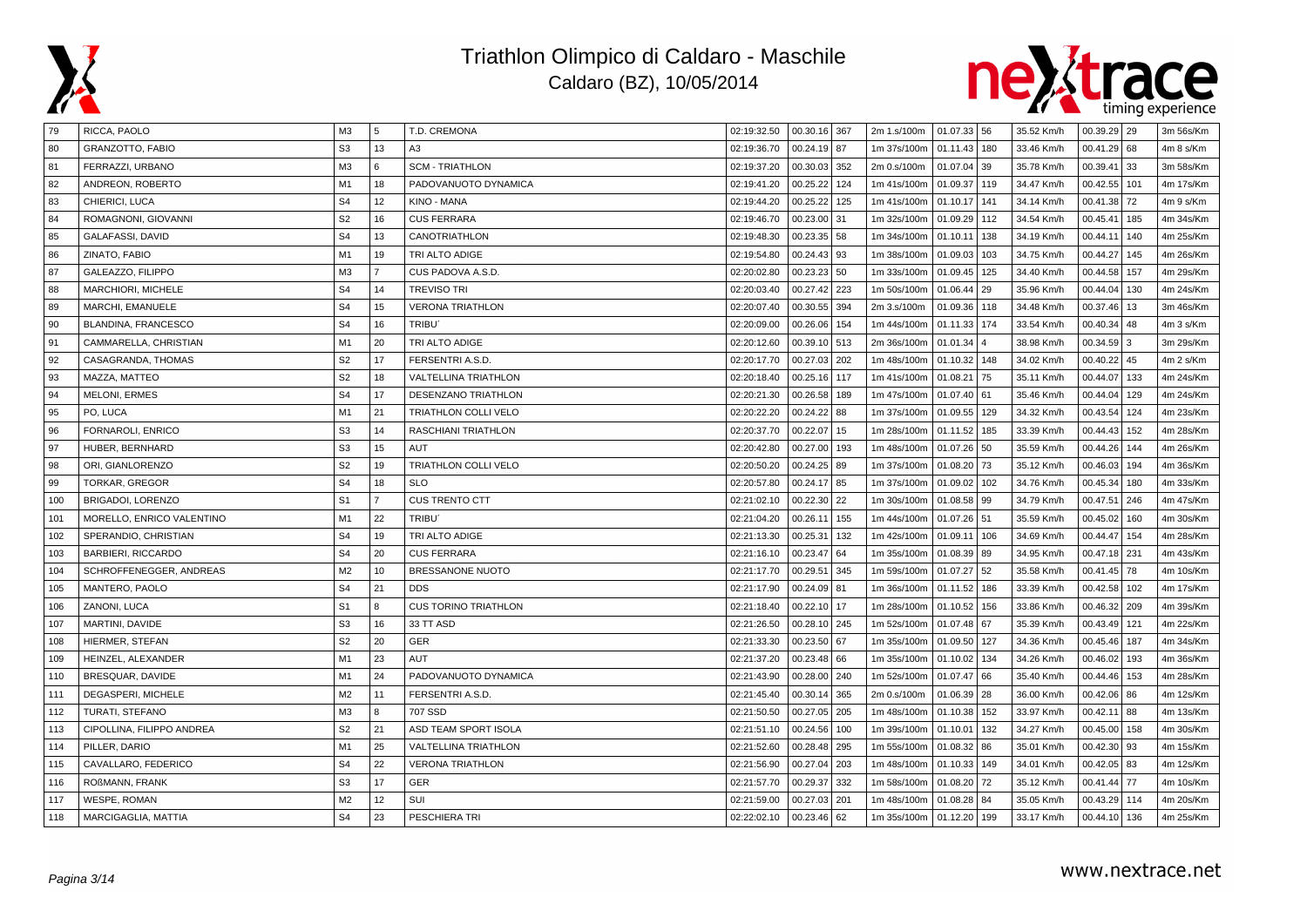



| 119 | HOFER, KURT                  | ΜЗ             | 9              | LC BOZEN                    | 02:22:16.30 | 00.27.40 221    | 1m 50s/100m   01.10.21   142 |              |     | 34.11 Km/h | $00.41.20$ 66   | 4m 8 s/Km |
|-----|------------------------------|----------------|----------------|-----------------------------|-------------|-----------------|------------------------------|--------------|-----|------------|-----------------|-----------|
| 120 | <b>BORDIGNON, MATTIA</b>     | S <sub>2</sub> | 22             | A3                          | 02:22:21.00 | 00.25.02<br>105 | 1m 40s/100m                  | 01.11.04 158 |     | 33.77 Km/h | 00.44.31<br>148 | 4m 27s/Km |
| 121 | GRISCHA, GÜNTHER             | S <sub>3</sub> | 18             | GER                         | 02:22:21.70 | 00.25.06<br>108 | 1m 40s/100m                  | 01.09.36 117 |     | 34.48 Km/h | 00.45.39<br>183 | 4m 33s/Km |
| 122 | BOSCOLO, MAURO               | S <sub>4</sub> | 24             | A.S. DELFINO CHIOGGI        | 02:22:28.50 | 00.25.12<br>115 | 1m 40s/100m                  | 01.10.33 150 |     | 34.01 Km/h | 00.46.03<br>195 | 4m 36s/Km |
| 123 | VARESCHI, MARCELLO           | S <sub>4</sub> | 25             | <b>VERONA TRIATHLON</b>     | 02:22:36.30 | 00.29.15<br>315 | 1m 56s/100m                  | 01.08.53 96  |     | 34.84 Km/h | 00.42.06<br>84  | 4m 12s/Km |
| 124 | FRANCIA, LUCA                | S <sub>3</sub> | 19             | <b>AVIA PERVIA</b>          | 02:22:37.50 | 00.23.24<br>51  | 1m 33s/100m                  | 01.08.24 81  |     | 35.08 Km/h | 00.48.38<br>266 | 4m 51s/Km |
| 125 | GARZARO, MATTEO              | S <sub>3</sub> | 20             | <b>47 ANNO DOMINI</b>       | 02:22:54.20 | 01.16.22<br>531 | 5m 5.s/100m                  | 01.08.26 82  |     | 35.07 Km/h | 00.46.19<br>203 | 4m 37s/Km |
| 126 | RAVELLI, ALESSANDRO          | S <sub>3</sub> | 21             | <b>FREEZONE</b>             | 02:22:59.80 | 00.26.01<br>149 | 1m 44s/100m                  | 01.10.13 139 |     | 34.17 Km/h | 00.44.48<br>155 | 4m 28s/Km |
| 127 | TORTELLA, GIACOMO            | S <sub>3</sub> | 22             | PESCHIERA TRI               | 02:23:00.20 | 00.28.27<br>269 | 1m 53s/100m                  | 01.09.20 109 |     | 34.61 Km/h | 00.43.05<br>104 | 4m 18s/Km |
| 128 | HACKHOFER, GERNOT            | M1             | 26             | <b>SSV BRUNECK TRIATHLO</b> | 02:23:06.40 | 00.28.46<br>294 | 1m 55s/100m                  | 01.09.22 110 |     | 34.59 Km/h | 00.42.32<br>94  | 4m 15s/Km |
| 129 | PASETTO, ANDREA              | M <sub>2</sub> | 13             | <b>VERONA TRIATHLON</b>     | 02:23:07.40 | 00.25.10<br>112 | 1m 40s/100m                  | 01.10.42     | 153 | 33.94 Km/h | 00.45.12<br>167 | 4m 31s/Km |
| 130 | TOMBACCO, ANDREA             | S <sub>4</sub> | 26             | 47 ANNO DOMINI              | 02:23:09.40 | 00.24.36<br>90  | 1m 38s/100m                  | 01.11.41 176 |     | 33.48 Km/h | 00.45.05<br>161 | 4m 30s/Km |
| 131 | <b>BERTASI, MIRCO</b>        | M <sub>2</sub> | 14             | <b>CUS FERRARA</b>          | 02:23:28.20 | 00.25.25<br>127 | 1m 41s/100m                  | 01.12.15 196 |     | 33.21 Km/h | 00.43.37<br>118 | 4m 21s/Km |
| 132 | DOYLE, PAUL                  | S <sub>2</sub> | 23             | AUT                         | 02:23:38.70 | 00.31.18<br>399 | 2m 5.s/100m                  | 01.08.44 90  |     | 34.91 Km/h | 00.40.29<br>46  | 4m 2 s/Km |
| 133 | SADER, MARKUS                | M <sub>2</sub> | 15             | BRESSANONE NUOTO            | 02:23:39.40 | 00.31.51<br>413 | 2m 7.s/100m                  | 01.09.42 123 |     | 34.43 Km/h | 00.40.02<br>41  | 4m 0 s/Km |
| 134 | <b>GALASSI, FABIO</b>        | S <sub>2</sub> | 24             | <b>NUOTO LUGO</b>           | 02:23:42.50 | 00.24.53<br>97  | 1m 39s/100m                  | 01.11.24 168 |     | 33.61 Km/h | 00.45.27<br>175 | 4m 32s/Km |
| 135 | DE ROSSI, ANDREA             | S <sub>4</sub> | 27             | PADOVANUOTO DYNAMICA        | 02:23:43.00 | 00.27.02<br>196 | 1m 48s/100m                  | 01.11.59 188 |     | 33.34 Km/h | 00.42.12<br>89  | 4m 13s/Km |
| 136 | PASQUALI, FEDERICO           | S <sub>1</sub> | 9              | <b>EUROPA SSD</b>           | 02:23:44.40 | 00.24.13<br>83  | 1m 36s/100m                  | 01.09.31     | 114 | 34.52 Km/h | 00.47.04<br>225 | 4m 42s/Km |
| 137 | BIRNKAMMER, DIETER           | M <sub>4</sub> | $\overline{2}$ | GER                         | 02:23:45.10 | 00.30.19<br>369 | 2m 1.s/100m                  | 01.07.37     | 58  | 35.49 Km/h | 00.43.51<br>122 | 4m 23s/Km |
| 138 | GIUGLAR, ANDREA              | S <sub>4</sub> | 28             | A3                          | 02:23:51.10 | 00.25.11<br>114 | 1m 40s/100m                  | 01.12.10     | 192 | 33.25 Km/h | 00.44.11<br>137 | 4m 25s/Km |
| 139 | DALMONTE, FRANCO             | M2             | 16             | <b>IMOLA TRIATHLON</b>      | 02:23:51.60 | 00.30.04<br>354 | 2m 0.s/100m                  | 01.16.59     | 359 | 31.17 Km/h | 00.33.15        | 3m 19s/Km |
| 140 | SCOLARO, ALBERTO             | M1             | 27             | <b>3K TEAM</b>              | 02:24:09.40 | 00.32.05<br>426 | 2m 8.s/100m                  | 01.09.34 116 |     | 34.49 Km/h | 00.39.59<br>39  | 3m 59s/Km |
| 141 | KLOTZ, CHRISTIAN             | M1             | 28             | <b>SCM - TRIATHLON</b>      | 02:24:14.30 | 00.29.13<br>314 | 1m 56s/100m                  | 01.12.37 210 |     | 33.05 Km/h | 00.40.00<br>40  | 4m 0 s/Km |
| 142 | RAGAZZI, DAVIDE              | S <sub>3</sub> | 23             | <b>VERONA TRIATHLON</b>     | 02:24:16.10 | 00.26.46<br>169 | 1m 47s/100m                  | 01.08.56 97  |     | 34.81 Km/h | 00.46.28<br>207 | 4m 38s/Km |
| 143 | RIOLFATTI, RICCARDO          | M <sub>2</sub> | 17             | 33 TT ASD                   | 02:24:24.70 | 00.29.48<br>343 | 1m 59s/100m                  | 01.07.32 54  |     | 35.53 Km/h | 00.44.16<br>142 | 4m 25s/Km |
| 144 | ROLLO, ITALO                 | M <sub>2</sub> | 18             | <b>FERALPI TRIATHLON</b>    | 02:24:40.20 | 00.27.42<br>222 | 1m 50s/100m                  | 01.11.19 166 |     | 33.65 Km/h | 00.43.07<br>105 | 4m 18s/Km |
| 145 | RIGO, ALESSANDRO             | S <sub>4</sub> | 29             | <b>VERONA TRIATHLON</b>     | 02:24:48.70 | 00.27.02<br>195 | 1m 48s/100m                  | 01.10.25     | 145 | 34.08 Km/h | 00.45.14<br>168 | 4m 31s/Km |
| 146 | FRONZA, MARCO                | M <sub>2</sub> | 19             | FERSENTRI A.S.D             | 02:24:50.80 | 00.33.20<br>458 | 2m 13s/100m                  | 01.08.21     | 76  | 35.11 Km/h | 55<br>00.40.49  | 4m 4 s/Km |
| 147 | MAINI, MIRKO                 | M1             | 29             | <b>SCM - TRIATHLON</b>      | 02:24:51.70 | 00.25.10<br>111 | 1m 40s/100m                  | 01.10.03     | 135 | 34.26 Km/h | 00.46.53<br>218 | 4m 41s/Km |
| 148 | PAGGIARO, MARCO              | M <sub>2</sub> | 20             | <b>ROAD RUNNERS</b>         | 02:25:01.80 | 00.28.26<br>267 | 1m 53s/100m                  | 01.13.45 252 |     | 32.54 Km/h | $00.40.44$ 51   | 4m 4 s/Km |
| 149 | MANTARRO, MASSIMO GIAN CARLO | M1             | 30             | T. T. RAVENNA               | 02:25:10.80 | 00.27.49<br>229 | 1m 51s/100m                  | 01.11.45 182 |     | 33.44 Km/h | 00.43.53<br>123 | 4m 23s/Km |
| 150 | SCOTTINI, MIRKO              | S <sub>3</sub> | 24             | 33 TT ASD                   | 02:25:16.50 | 00.29.16<br>316 | 1m 57s/100m                  | 01.11.50 184 |     | 33.41 Km/h | 00.40.32<br>47  | 4m 3 s/Km |
| 151 | <b>GOBATTI, STEFANO</b>      | S <sub>4</sub> | 30             | <b>3K TEAM</b>              | 02:25:20.70 | 00.26.55<br>184 | 1m 47s/100m                  | 01.13.30 241 |     | 32.65 Km/h | 00.43.02<br>103 | 4m 18s/Km |
| 152 | SCHMIDHAMMER, THOMAS         | S <sub>3</sub> | 25             | BRESSANONE NUOTO            | 02:25:31.80 | 00.26.42<br>164 | 1m 46s/100m                  | 01.11.55 187 |     | 33.37 Km/h | 00.44.02<br>127 | 4m 24s/Km |
| 153 | TEUTSCH, PAULI               | M3             | 10             | <b>SCM - TRIATHLON</b>      | 02:25:32.50 | 00.33.02<br>450 | 2m 12s/100m                  | 01.08.12 70  |     | 35.19 Km/h | 00.41.19<br>65  | 4m 7 s/Km |
| 154 | PANTALEONI, NICOLA           | M <sub>3</sub> | 11             | <b>TREVISO TRI</b>          | 02:25:35.80 | 00.26.46<br>168 | 1m 47s/100m                  | 01.08.57 98  |     | 34.80 Km/h | 00.47.35<br>238 | 4m 45s/Km |
| 155 | PEDROTTI, GIANMARIO          | M <sub>2</sub> | 21             | VALTELLINA TRIATHLON        | 02:25:37.30 | 00.28.24<br>264 | 1m 53s/100m                  | 01.10.27     | 147 | 34.06 Km/h | 00.44.17<br>143 | 4m 25s/Km |
| 156 | CECCATO, FABIO               | S <sub>3</sub> | 26             | CASTELFRANCO TRIATHL        | 02:25:46.50 | 00.27.58<br>238 | 1m 51s/100m                  | 01.12.45 215 |     | 32.98 Km/h | $00.42.53$ 99   | 4m 17s/Km |
| 157 | GRIGOLO, CORRADO             | M1             | 31             | STEEL T - BG                | 02:25:53.40 | 00.25.46<br>141 | 1m 43s/100m                  | 01.10.43     | 154 | 33.93 Km/h | 00.47.43<br>243 | 4m 46s/Km |
| 158 | LEO, ALESSIO                 | S <sub>4</sub> | 31             | PADOVANUOTO DYNAMICA        | 02:25:53.60 | 00.26.49<br>175 | 1m 47s/100m                  | 01.09.00 101 |     | 34.78 Km/h | 00.48.13 256    | 4m 49s/Km |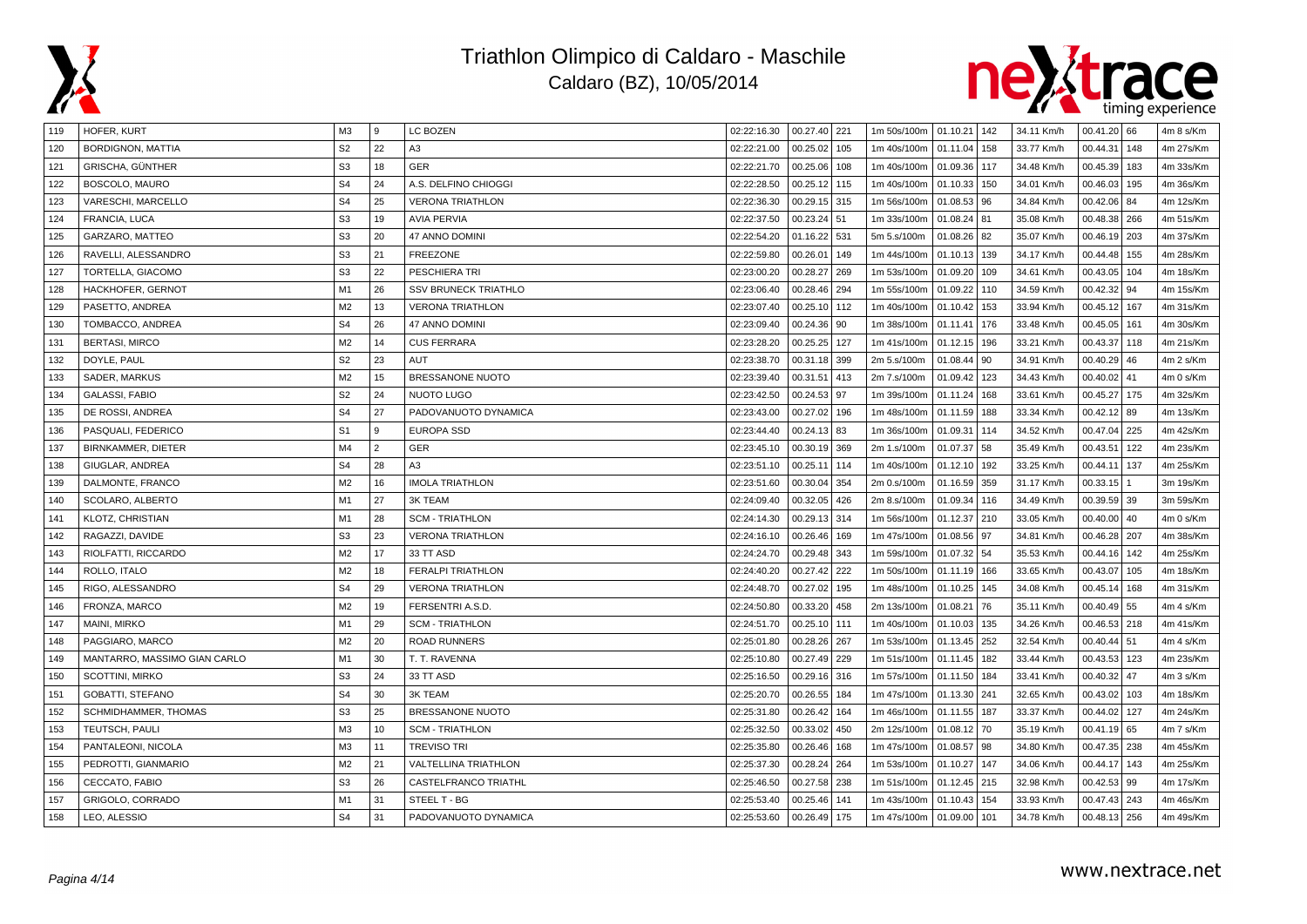



| 159 | <b>TUMIATI, PIERO</b>         | S <sub>3</sub> | 27 | <b>CUS FERRARA</b>          | 02:26:02.30 | $00.25.04$ 106  | 1m 40s/100m   01.11.08   163 |              |     | 33.73 Km/h | 00.47.55 247      | 4m 47s/Km |
|-----|-------------------------------|----------------|----|-----------------------------|-------------|-----------------|------------------------------|--------------|-----|------------|-------------------|-----------|
| 160 | CARLESSO, MARCO               | S <sub>4</sub> | 32 | <b>VERONA TRIATHLON</b>     | 02:26:08.90 | 00.25.34<br>137 | 1m 42s/100m                  | 01.09.56 130 |     | 34.31 Km/h | 00.48.21<br>260   | 4m 50s/Km |
| 161 | DI LEO, MASSIMO               | M <sub>2</sub> | 22 | <b>TRIATHLON BERGAMO</b>    | 02:26:17.70 | 00.24.46<br>95  | 1m 39s/100m                  | 01.11.13 164 |     | 33.69 Km/h | 00.48.06<br>252   | 4m 48s/Km |
| 162 | TAROZZI, ALESSANDRO           | S <sub>1</sub> | 10 | S.N. CASTIGLIONE            | 02:26:29.20 | 00.28.14<br>253 | 1m 52s/100m                  | 01.12.06     | 191 | 33.28 Km/h | 00.43.39<br>119   | 4m 21s/Km |
| 163 | FONTANINI, TIZIANO            | M <sub>2</sub> | 23 | <b>TRIATHLON CREMONA ST</b> | 02:26:51.30 | 00.26.48<br>171 | 1m 47s/100m                  | 01.12.30 208 |     | 33.10 Km/h | 00.45.17<br>171   | 4m 31s/Km |
| 164 | CAVALLINI, MIRKO              | M1             | 32 | <b>FUMANE TRIATHLON</b>     | 02:26:56.90 | 00.28.35<br>276 | 1m 54s/100m                  | 01.09.45 126 |     | 34.40 Km/h | 00.45.11<br>166   | 4m 31s/Km |
| 165 | GOZZI, FRANCESCO              | M <sub>1</sub> | 33 | <b>VIADANA TRIATHLON</b>    | 02:26:58.10 | 00.23.16<br>47  | 1m 33s/100m                  | 01.17.15 366 |     | 31.06 Km/h | 00.44.28<br>146   | 4m 26s/Km |
| 166 | ROCCHI, ALESSANDRO            | M <sub>1</sub> | 34 | A.S. DELFINO CHIOGGI        | 02:27:01.60 | 00.27.55<br>236 | 1m 51s/100m                  | 01.14.08 273 |     | 32.37 Km/h | 00.42.52<br>98    | 4m 17s/Km |
| 167 | AZZOLINI, GIORGIO             | M <sub>2</sub> | 24 | <b>CUS TRENTO CTT</b>       | 02:27:02.60 | 00.23.19<br>49  | 1m 33s/100m                  | 01.12.41 211 |     | 33.01 Km/h | 00.49.13<br>  285 | 4m 55s/Km |
| 168 | LUISON, LORIS                 | S <sub>3</sub> | 28 | CASTELFRANCO TRIATHL        | 02:27:07.20 | 00.25.52<br>144 | 1m 43s/100m                  | 01.08.45 91  |     | 34.90 Km/h | 00.50.18<br>311   | 5m 1 s/Km |
| 169 | DOGINI, GABRIELE              | M1             | 35 | TRI TEAM BRIANZA            | 02:27:10.20 | 00.26.52<br>182 | 1m 47s/100m                  | 01.12.16 198 |     | 33.21 Km/h | 00.45.48<br>188   | 4m 34s/Km |
| 170 | FERRARI, MARCO                | M <sub>2</sub> | 25 | CANOTRIATHLON               | 02:27:11.40 | 00.23.26<br>53  | 1m 33s/100m                  | 01.12.24 202 |     | 33.14 Km/h | 00.48.47<br>268   | 4m 52s/Km |
| 171 | <b>WEEBER, ROBERT</b>         | S <sub>3</sub> | 29 | SUI                         | 02:27:12.50 | 00.28.09<br>244 | 1m 52s/100m                  | 01.14.01     | 267 | 32.42 Km/h | 00.42.30<br>  92  | 4m 15s/Km |
| 172 | GIANNINI, FILIPPO             | M3             | 12 | TRI.ONDAVERDE               | 02:27:31.50 | 00.25.01<br>103 | 1m 40s/100m                  | 01.13.38 245 |     | 32.59 Km/h | 00.46.55<br>219   | 4m 41s/Km |
| 173 | PARDINI, LUCA                 | M <sub>3</sub> | 13 | KINO - MANA                 | 02:27:32.40 | 00.28.14<br>252 | 1m 52s/100m                  | 01.10.24 144 |     | 34.09 Km/h | 00.47.00<br>223   | 4m 42s/Km |
| 174 | MONTANARI, ANDREA             | S <sub>4</sub> | 33 | <b>MODENA TRIATHLON</b>     | 02:27:40.90 | 00.33.05<br>451 | 2m 12s/100m                  | 01.11.04     | 159 | 33.77 Km/h | 00.41.07<br>59    | 4m 6 s/Km |
| 175 | PALLANCH, MATTEO              | S <sub>3</sub> | 30 | <b>CUS TRENTO CTT</b>       | 02:27:45.40 | 00.25.31<br>134 | 1m 42s/100m                  | 01.10.22 143 |     | 34.10 Km/h | 00.49.40<br>  294 | 4m 58s/Km |
| 176 | SPARER, ANDREAS               | S <sub>3</sub> | 31 | <b>KSV TRIATHLON</b>        | 02:27:54.10 | 00.26.51<br>179 | 1m 47s/100m                  | 01.13.51     | 258 | 32.49 Km/h | 00.45.14<br>169   | 4m 31s/Km |
| 177 | ORTOLINA, MATTEO              | S <sub>4</sub> | 34 | <b>VERONA TRIATHLON</b>     | 02:27:55.60 | 00.25.01<br>104 | 1m 40s/100m                  | 01.13.21     | 238 | 32.71 Km/h | 00.47.21<br>234   | 4m 44s/Km |
| 178 | BUTTURA, ANDREA               | S <sub>4</sub> | 35 | PESCHIERA TRI               | 02:27:57.60 | 00.26.49<br>173 | 1m 47s/100m                  | 01.11.15     | 165 | 33.68 Km/h | 00.48.13<br>257   | 4m 49s/Km |
| 179 | STEDILE, MARCO                | S <sub>4</sub> | 36 | 33 TT ASD                   | 02:28:02.20 | 00.28.25<br>266 | 1m 53s/100m                  | 01.11.34 175 |     | 33.53 Km/h | 00.45.33<br>179   | 4m 33s/Km |
| 180 | MARCHI, ROBERTO               | M <sub>3</sub> | 14 | <b>TRIATHLON CREMONA ST</b> | 02:28:08.80 | 00.30.05<br>355 | 2m 0.s/100m                  | 01.12.26 204 |     | 33.13 Km/h | 00.42.54<br>100   | 4m 17s/Km |
| 181 | FERRARI, FRANCO               | S <sub>4</sub> | 37 | <b>FREEZONE</b>             | 02:28:11.50 | 00.28.44<br>290 | 1m 54s/100m                  | 01.12.14 195 |     | 33.22 Km/h | 00.44.14<br>141   | 4m 25s/Km |
| 182 | ALBER, MATTHIAS               | S <sub>4</sub> | 38 | <b>GER</b>                  | 02:28:15.70 | 00.27.04<br>204 | 1m 48s/100m                  | 01.14.34 290 |     | 32.18 Km/h | 00.43.09<br>106   | 4m 18s/Km |
| 183 | LOEREFICE, MORITZ             | S <sub>3</sub> | 32 | <b>KSV TRIATHLON</b>        | 02:28:33.10 | 00.26.58<br>187 | 1m 47s/100m                  | 01.11.25 170 |     | 33.60 Km/h | 00.47.43<br>  241 | 4m 46s/Km |
| 184 | CAMBRUZZI, MASSIMO            | M <sub>2</sub> | 26 | CUS PADOVA A.S.D.           | 02:28:33.20 | 00.25.33<br>136 | 1m 42s/100m                  | 01.12.11 194 |     | 33.24 Km/h | 00.48.06<br>253   | 4m 48s/Km |
| 185 | MICHELOTTO, TOMMASO           | M1             | 36 | PADOVANUOTO DYNAMICA        | 02:28:34.30 | 00.25.30<br>130 | 1m 42s/100m                  | 01.13.49 254 |     | 32.51 Km/h | 00.46.57<br>221   | 4m 41s/Km |
| 186 | SKUHROSKY, EUGENE             | S <sub>4</sub> | 39 | <b>VERONA TRIATHLON</b>     | 02:28:35.00 | 00.28.23<br>262 | 1m 53s/100m                  | 01.09.55     | 128 | 34.32 Km/h | 00.47.19<br>232   | 4m 43s/Km |
| 187 | RAYMANN, GUIDO                | M <sub>2</sub> | 27 | SUI                         | 02:28:38.30 | 00.28.42<br>286 | 1m 54s/100m                  | 01.10.27     | 146 | 34.06 Km/h | 00.47.15<br>230   | 4m 43s/Km |
| 188 | PEVIANI, ANDREA               | M <sub>1</sub> | 37 | <b>ASD TRIATHLON 3V</b>     | 02:28:39.10 | 00.30.51<br>391 | 2m 3.s/100m                  | 01.12.16 197 |     | 33.21 Km/h | 00.43.27<br>113   | 4m 20s/Km |
| 189 | TUNIZ, ANDREA                 | M2             | 28 | <b>CSA GORIZIA</b>          | 02:28:49.30 | 00.27.53<br>232 | 1m 51s/100m                  | 01.13.01 223 |     | 32.86 Km/h | 00.45.17<br>172   | 4m 31s/Km |
| 190 | RIGATO, LORENZO               | M <sub>4</sub> | 3  | CUS PADOVA A.S.D.           | 02:28:54.50 | 00.28.56<br>299 | 1m 55s/100m                  | 01.10.47 155 |     | 33.90 Km/h | 00.45.59<br>191   | 4m 35s/Km |
| 191 | HOFER, F.JOSEF                | M <sub>3</sub> | 15 | <b>SSV BRUNECK TRIATHLO</b> | 02:29:04.80 | 00.27.01<br>194 | 1m 48s/100m                  | 01.12.28 206 |     | 33.11 Km/h | 00.46.30<br>208   | 4m 39s/Km |
| 192 | MONDIN, NICOLA                | S <sub>3</sub> | 33 | A3                          | 02:29:07.20 | 00.24.40<br>92  | 1m 38s/100m                  | 01.15.49 330 |     | 31.65 Km/h | 00.45.32<br>178   | 4m 33s/Km |
| 193 | <b>BAGGIO, MIRKO</b>          | S <sub>4</sub> | 40 | PESCHIERA TRI               | 02:29:09.90 | 00.28.38<br>279 | 1m 54s/100m                  | 01.11.42 179 |     | 33.47 Km/h | 00.46.38<br>213   | 4m 39s/Km |
| 194 | ZECCHINI, ANDREA              | M <sub>3</sub> | 16 | T. T. RAVENNA               | 02:29:11.70 | 00.29.07<br>309 | 1m 56s/100m                  | 01.11.30 172 |     | 33.56 Km/h | 00.46.06<br>197   | 4m 36s/Km |
| 195 | <b>MARCHETTI, PIERGIORGIO</b> | M <sub>2</sub> | 29 | A.S.D. RHODIGIUM TEA        | 02:29:15.70 | 00.26.59<br>192 | 1m 47s/100m                  | 01.15.22 316 |     | 31.84 Km/h | 00.44.42<br>151   | 4m 28s/Km |
| 196 | MINOTTO, ROBERTO              | S <sub>4</sub> | 41 | CASTELFRANCO TRIATHL        | 02:29:17.50 | 00.30.24<br>373 | 2m 1.s/100m                  | 01.14.52 298 |     | 32.05 Km/h | 00.41.57<br>81    | 4m 11s/Km |
| 197 | PEROT, FRANCESCO              | S <sub>4</sub> | 42 | <b>SSV BRUNECK TRIATHLO</b> | 02:29:19.10 | 00.32.34<br>442 | 2m 10s/100m                  | 01.13.10 230 |     | 32.80 Km/h | 52<br>00.40.47    | 4m 4 s/Km |
| 198 | GIACALONE, FABIO              | M <sub>1</sub> | 38 | <b>FITRI</b>                | 02:29:23.40 | 00.26.12<br>156 | 1m 44s/100m                  | 01.14.25 285 |     | 32.25 Km/h | 206<br>00.46.22   | 4m 38s/Km |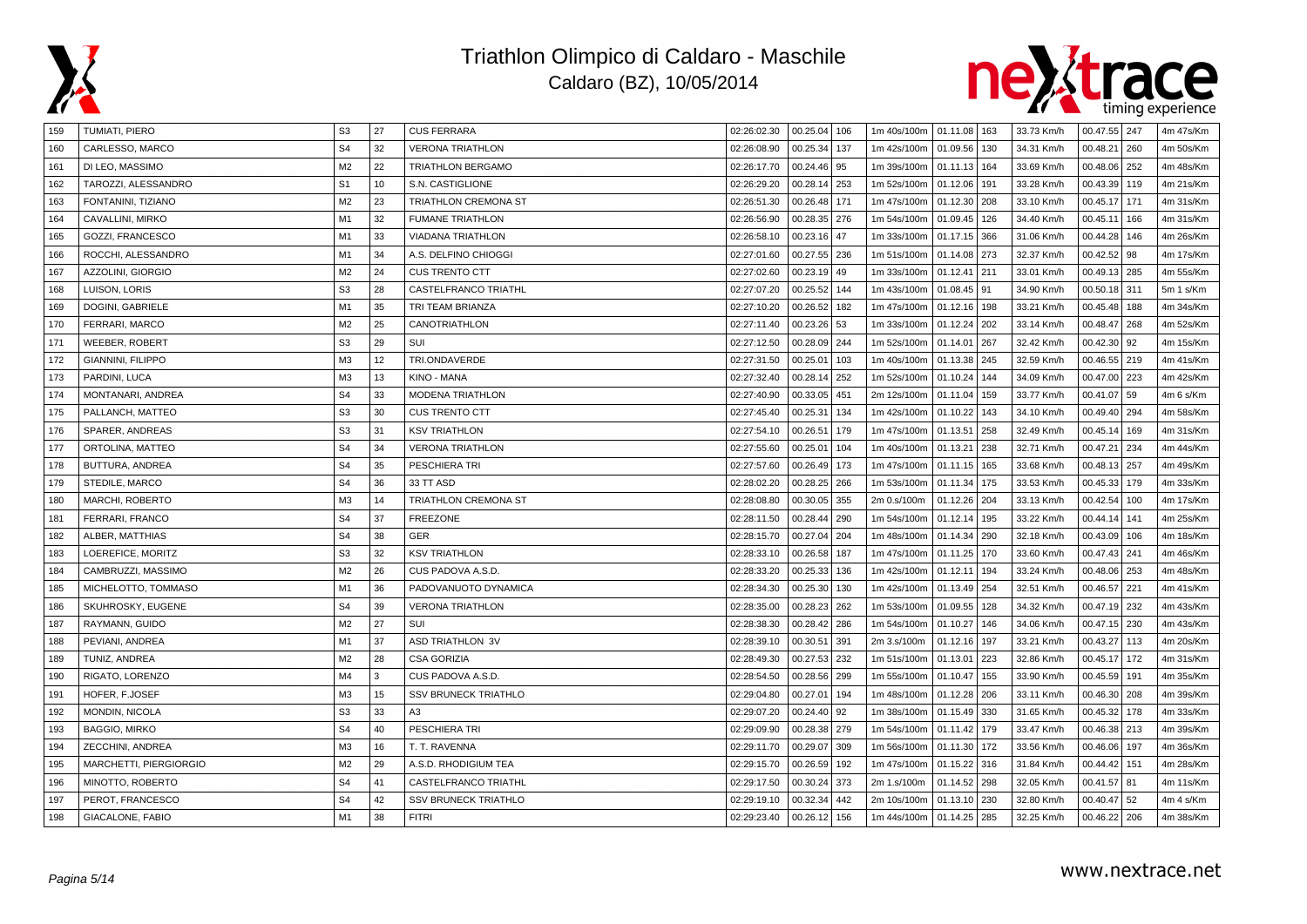



| 199 | GABRIELE, PELI           | M2             | 30                      | <b>EUROPA SSD</b>           | 02:29:24.30 | 00.29.27 323    | 1m 57s/100m   01.12.28   207 |              |     | 33.11 Km/h | 00.45.08<br>  163 | 4m 30s/Km |
|-----|--------------------------|----------------|-------------------------|-----------------------------|-------------|-----------------|------------------------------|--------------|-----|------------|-------------------|-----------|
| 200 | FERRONI, DARIO           | M <sub>2</sub> | 31                      | <b>CUS FERRARA</b>          | 02:29:27.90 | 00.31.23<br>404 | 2m 5.s/100m                  | 01.13.52 259 |     | 32.49 Km/h | 00.39.52<br>37    | 3m 59s/Km |
| 201 | GÖGELE, GEORG            | S <sub>3</sub> | 34                      | <b>SCM - TRIATHLON</b>      | 02:29:32.00 | 00.30.38<br>381 | 2m 2.s/100m                  | 01.11.07 160 |     | 33.74 Km/h | 00.44.38<br>149   | 4m 27s/Km |
| 202 | PILIERO, DOMENICO        | S <sub>4</sub> | 43                      | CANOTRIATHLON               | 02:29:46.00 | 00.28.12<br>250 | 1m 52s/100m                  | 01.12.45 214 |     | 32.98 Km/h | 00.46.04<br>196   | 4m 36s/Km |
| 203 | <b>BRIGNOLI, SANDRO</b>  | S <sub>4</sub> | 44                      | <b>TRIATHLON BERGAMO</b>    | 02:29:46.70 | 00.26.54<br>183 | 1m 47s/100m                  | 01.13.35 244 |     | 32.61 Km/h | 00.46.38 214      | 4m 39s/Km |
| 204 | <b>GENNARI, NICOLA</b>   | S <sub>4</sub> | 45                      | <b>FERALPI TRIATHLON</b>    | 02:29:58.60 | 00.25.30<br>131 | 1m 42s/100m                  | 01.14.54 299 |     | 32.04 Km/h | 00.47.29<br>237   | 4m 44s/Km |
| 205 | PANIZZOLO, GIACOMO       | S <sub>4</sub> | 46                      | <b>RUN RAN RUN T</b>        | 02:30:01.00 | 00.31.54<br>416 | 2m 7.s/100m                  | 01.14.18 282 |     | 32.30 Km/h | 00.40.02<br>42    | 4m 0 s/Km |
| 206 | BENAZZI, MAXIMILIANO     | S <sub>4</sub> | 47                      | A.S. DELFINO CHIOGGI        | 02:30:11.70 | 00.30.21<br>371 | 2m 1.s/100m                  | 01.14.06 269 |     | 32.38 Km/h | 00.43.35<br>115   | 4m 21s/Km |
| 207 | VEDOVATO, EMILIANO       | M1             | 39                      | 47 ANNO DOMINI              | 02:30:11.90 | 00.27.19 213    | 1m 49s/100m                  | 01.15.10 309 |     | 31.92 Km/h | 00.45.48<br>190   | 4m 34s/Km |
| 208 | BELLUZZO, ANDREA         | S <sub>1</sub> | 11                      | <b>ASD CHESINI</b>          | 02:30:13.00 | 00.22.17<br>20  | 1m 29s/100m                  | 01.12.52 217 |     | 32.93 Km/h | 00.51.43<br>345   | 5m 10s/Km |
| 209 | CESTARO, CARLO           | M1             | 40                      | TRI ALTO ADIGE              | 02:30:15.30 | 00.29.06<br>308 | 1m 56s/100m                  | 01.14.06 270 |     | 32.38 Km/h | 00.44.08<br>134   | 4m 24s/Km |
| 210 | STEGAGNO, FEDERICO       | S <sub>4</sub> | 48                      | <b>FUMANE TRIATHLON</b>     | 02:30:22.60 | 00.25.10<br>113 | 1m 40s/100m                  | 01.14.48 296 |     | 32.08 Km/h | 00.48.13<br>255   | 4m 49s/Km |
| 211 | CHIAPPINI, RAFFAELE      | M <sub>2</sub> | 32                      | PIACENZA TRIATHLON V        | 02:30:29.50 | 00.30.50<br>389 | 2m 3.s/100m                  | 01.12.35 209 |     | 33.06 Km/h | 00.45.14<br>170   | 4m 31s/Km |
| 212 | CARBONE, GIANLUCA        | M <sub>2</sub> | 33                      | <b>ASD CNM TRIATHLON</b>    | 02:30:33.70 | 00.28.42<br>287 | 1m 54s/100m                  | 01.15.15 312 |     | 31.89 Km/h | 00.43.59<br>126   | 4m 23s/Km |
| 213 | DIOBELLI, ANDREA         | M <sub>2</sub> | 34                      | <b>CUS PARMA MEDEL</b>      | 02:30:39.90 | 00.26.47<br>170 | 1m 47s/100m                  | 01.11.43 181 |     | 33.46 Km/h | 00.49.48<br>  299 | 4m 58s/Km |
| 214 | CATTABIANCHI, ANDREA     | S <sub>2</sub> | 25                      | <b>VERONA TRIATHLON</b>     | 02:30:41.70 | -1              |                              |              | -1  |            | 02.30.41<br>497   |           |
| 215 | FREISINGER, MICHAEL      | S <sub>4</sub> | 49                      | AUT                         | 02:30:42.60 | 00.25.08<br>110 | 1m 40s/100m                  | 01.13.53 260 |     | 32.48 Km/h | 00.49.01<br>281   | 4m 54s/Km |
| 216 | SARTOR, MAURO            | M <sub>2</sub> | 35                      | A <sub>3</sub>              | 02:30:49.80 | 00.24.18<br>86  | 1m 37s/100m                  | 01.16.29 347 |     | 31.37 Km/h | 00.47.43<br>  242 | 4m 46s/Km |
| 217 | SORGATO, VICTOR          | S <sub>3</sub> | 35                      | PADOVANUOTO DYNAMICA        | 02:30:54.20 | 00.30.00<br>350 | 2m 0.s/100m                  | 01.15.33 322 |     | 31.76 Km/h | 00.43.16<br>110   | 4m 19s/Km |
| 218 | BOCCEDA, PAOLO           | M <sub>2</sub> | 36                      | <b>CUS PARMA MEDEL</b>      | 02:30:58.20 | 00.28.34<br>275 | 1m 54s/100m                  | 01.17.00 360 |     | 31.16 Km/h | 00.43.36<br>117   | 4m 21s/Km |
| 219 | LEONARDI, MATTEO         | S <sub>1</sub> | 12                      | <b>CUS TRENTO CTT</b>       | 02:31:00.10 | 00.24.56<br>98  | 1m 39s/100m                  | 01.10.16     | 140 | 34.15 Km/h | 00.53.47<br>388   | 5m 22s/Km |
| 220 | DAPOZ, FRANZL            | S <sub>4</sub> | 50                      | LC BOZEN                    | 02:31:02.10 | 00.28.40<br>282 | 1m 54s/100m                  | 01.10.37 151 |     | 33.98 Km/h | 00.48.57<br>273   | 4m 53s/Km |
| 221 | REIF, HELMUTH            | M <sub>4</sub> | $\overline{\mathbf{A}}$ | <b>KSV TRIATHLON</b>        | 02:31:02.50 | 00.26.21<br>157 | 1m 45s/100m                  | 01.13.39 246 |     | 32.58 Km/h | 00.48.31<br>265   | 4m 51s/Km |
| 222 | LEQUERRE', PASCAL        | S <sub>4</sub> | 51                      | PIACENZA TRIATHLON V        | 02:31:04.20 | 00.28.24<br>263 | 1m 53s/100m                  | 01.13.51     | 257 | 32.49 Km/h | 00.46.36<br>212   | 4m 39s/Km |
| 223 | VISCONTI, PAOLO          | M1             | 41                      | PIACENZA TRIATHLON V        | 02:31:07.60 | 00.28.43<br>288 | 1m 54s/100m                  | 01.11.47 183 |     | 33.43 Km/h | 00.48.29<br>263   | 4m 50s/Km |
| 224 | DI PASQUALE, MARCO       | S <sub>3</sub> | 36                      | TRI ALTO ADIGE              | 02:31:31.20 | 00.28.43<br>289 | 1m 54s/100m                  | 01.11.23 167 |     | 33.62 Km/h | 00.48.58<br>277   | 4m 53s/Km |
| 225 | MARIANI, GIANMARCO       | S <sub>1</sub> | 13                      | <b>CUS TORINO TRIATHLON</b> | 02:31:41.30 | 00.23.38<br>59  | 1m 34s/100m                  | 01.12.20 200 |     | 33.17 Km/h | 00.53.03<br>374   | 5m 18s/Km |
| 226 | <b>BRANDINI, STEFANO</b> | S <sub>4</sub> | 52                      | T. T. RAVENNA               | 02:31:45.70 | 00.30.10<br>359 | 2m 0.s/100m                  | 01.13.15     | 233 | 32.76 Km/h | 00.46.19<br>204   | 4m 37s/Km |
| 227 | CLOCHE, ULRICH           | M <sub>2</sub> | 37                      | FLIPPER EIFFEL ASCOL        | 02:31:51.30 | 00.28.17<br>256 | 1m 53s/100m                  | 01.11.24     | 169 | 33.61 Km/h | 00.48.58<br>276   | 4m 53s/Km |
| 228 | CIARLEGLIO, STEFANO      | M <sub>2</sub> | 38                      | <b>HAPPY RUNNER CLUB</b>    | 02:31:52.50 | 00.29.16<br>317 | 1m 57s/100m                  | 01.14.31 288 |     | 32.20 Km/h | 00.45.10<br>164   | 4m 30s/Km |
| 229 | BALDAN, MASSIMILIANO     | M1             | 42                      | A.S. DELFINO CHIOGGI        | 02:31:53.80 | 00.32.28<br>440 | 2m 9.s/100m                  | 01.14.51 297 |     | 32.06 Km/h | 00.41.23<br>67    | 4m 8 s/Km |
| 230 | ZANONI, MAX JUNIOR       | S <sub>3</sub> | 37                      | TRI ALTO ADIGE              | 02:32:02.90 | 00.25.21<br>123 | 1m 41s/100m                  | 01.13.09 228 |     | 32.80 Km/h | 00.51.17<br>334   | 5m 7 s/Km |
| 231 | CAPPELLARI, MARCO        | S <sub>2</sub> | 26                      | <b>VERONA TRIATHLON</b>     | 02:32:10.70 | 00.28.29<br>271 | 1m 53s/100m                  | 01.13.47 253 |     | 32.52 Km/h | 00.47.44<br>244   | 4m 46s/Km |
| 232 | RIZZARDINI, ANDREA       | S <sub>4</sub> | 53                      | <b>GIRELLI DALLA ROSA</b>   | 02:32:10.90 | 00.23.15<br>43  | 1m 33s/100m                  | 01.13.57 265 |     | 32.45 Km/h | 00.52.05<br>357   | 5m 12s/Km |
| 233 | <b>BALETTI, ANDREA</b>   | M <sub>2</sub> | 39                      | POL.CENTESE T&D             | 02:32:11.30 | 00.27.22<br>215 | 1m 49s/100m                  | 01.16.12 340 |     | 31.49 Km/h | 00.45.39<br>182   | 4m 33s/Km |
| 234 | PELLEGRI, GIOVANNI       | M1             | 43                      | KINO - MANA                 | 02:32:46.30 | 00.29.53<br>346 | 1m 59s/100m                  | 01.13.16 234 |     | 32.75 Km/h | 00.46.09<br>198   | 4m 36s/Km |
| 235 | MARZOCCHI, MARCO         | M <sub>2</sub> | 40                      | <b>IMOLA TRIATHLON</b>      | 02:32:46.50 | 00.25.58<br>147 | 1m 43s/100m                  | 01.13.05 226 |     | 32.83 Km/h | 00.51.01<br>327   | 5m 6 s/Km |
| 236 | BAGNOLI, DAVIDE          | S <sub>2</sub> | 27                      | <b>ASD CHESINI</b>          | 02:32:54.40 | 00.29.32<br>327 | 1m 58s/100m                  | 01.12.42 212 |     | 33.01 Km/h | 00.48.04<br>250   | 4m 48s/Km |
| 237 | OTTOLA, EMANUELE         | S <sub>3</sub> | 38                      | RASCHIANI TRIATHLON         | 02:33:13.60 | 00.29.37<br>334 | 1m 58s/100m                  | 01.12.27 205 |     | 33.12 Km/h | 00.47.23<br>235   | 4m 44s/Km |
| 238 | ARNO, DISSERTORI         | M <sub>2</sub> | 41                      | <b>KSV TRIATHLON</b>        | 02:33:25.90 | 00.28.57<br>300 | 1m 55s/100m                  | 01.12.52 219 |     | 32.93 Km/h | 00.48.59<br>278   | 4m 53s/Km |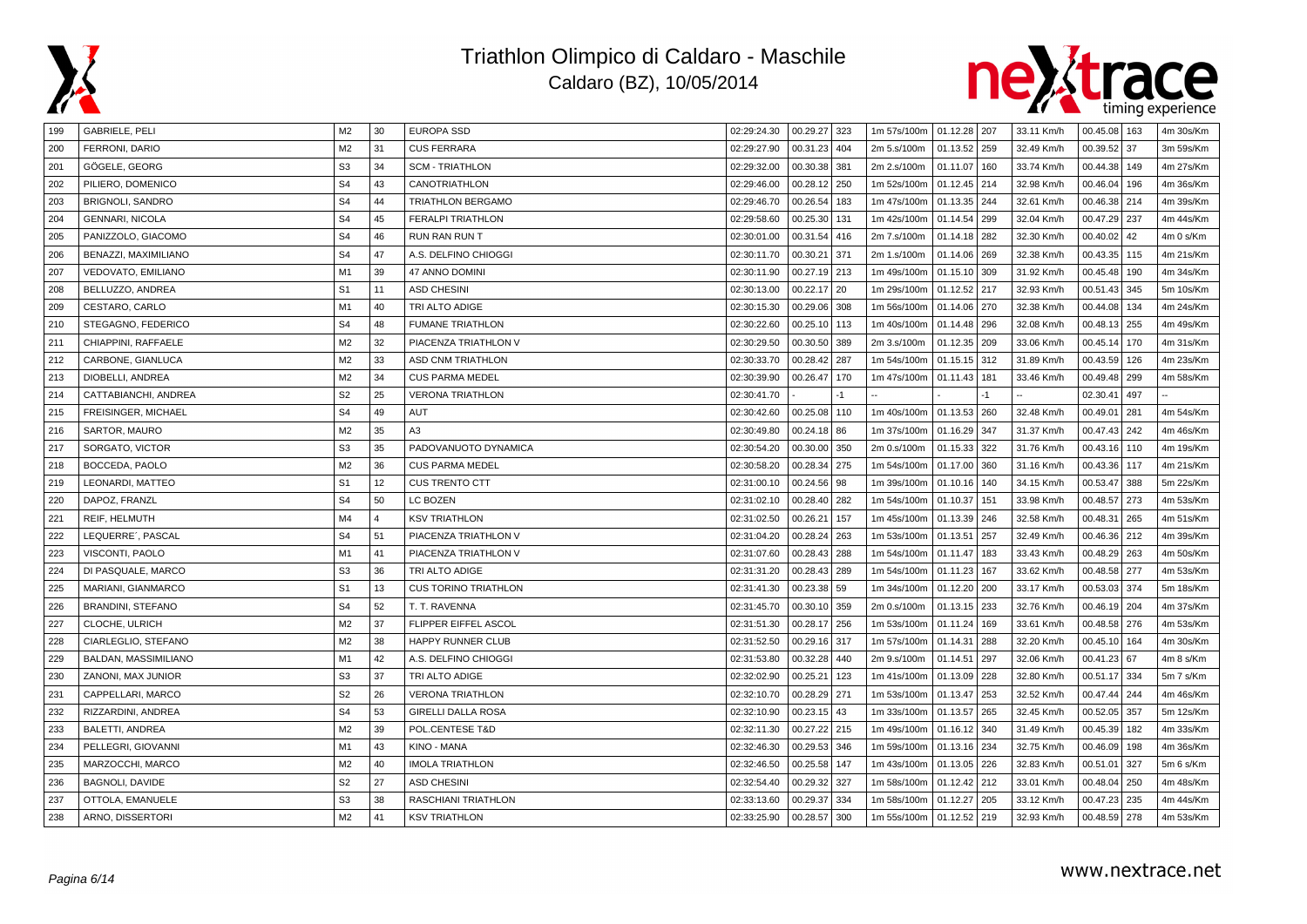



| 239 | CONTINI, MARCO            | M <sub>2</sub> | 42 | <b>VIADANA TRIATHLON</b>    | 02:33:27.80 | 00.31.16 398    | 2m 5.s/100m 01.12.48 216 |              |     | 32.96 Km/h | 00.47.11 228 |     | 4m 43s/Km |
|-----|---------------------------|----------------|----|-----------------------------|-------------|-----------------|--------------------------|--------------|-----|------------|--------------|-----|-----------|
| 240 | <b>VERGANI, FABRIZIO</b>  | M <sub>3</sub> | 17 | STEEL T - BG                | 02:33:29.00 | 00.27.32 217    | 1m 50s/100m              | 01.12.43 213 |     | 33.00 Km/h | 00.50.45     | 321 | 5m 4 s/Km |
| 241 | ZOCCATELLI, PAOLO         | M <sub>2</sub> | 43 | <b>SPORTSLIFE</b>           | 02:33:32.90 | 00.30.43<br>386 | 2m 2.s/100m              | 01.13.12 231 |     | 32.78 Km/h | 00.45.37     | 181 | 4m 33s/Km |
| 242 | <b>BASSI, FABIO</b>       | S <sub>3</sub> | 39 | <b>AVIA PERVIA</b>          | 02:33:33.60 | 00.28.23<br>261 | 1m 53s/100m              | 01.13.44     | 251 | 32.54 Km/h | 00.48.57     | 275 | 4m 53s/Km |
| 243 | RECCHIA, MARCO            | S <sub>2</sub> | 28 | <b>VERONA TRIATHLON</b>     | 02:33:34.80 | 00.28.14<br>251 | 1m 52s/100m              | 01.13.49     | 255 | 32.51 Km/h | 00.49.07     | 283 | 4m 54s/Km |
| 244 | BAIGUERA, RAFAEL          | M1             | 44 | <b>FREEZONE</b>             | 02:33:40.70 | 00.29.02<br>306 | 1m 56s/100m              | 01.13.04 225 |     | 32.84 Km/h | 00.48.59     | 279 | 4m 53s/Km |
| 245 | <b>SCHMITT, ANDREAS</b>   | M <sub>2</sub> | 44 | GER                         | 02:33:49.20 | 00.26.05<br>153 | 1m 44s/100m              | 01.14.09 274 |     | 32.36 Km/h | 00.51.07     | 330 | 5m 6 s/Km |
| 246 | CARDONE, MASSIMILIANO     | M1             | 45 | <b>JALMICCO TRIATHLON</b>   | 02:33:50.20 | 00.26.52<br>181 | 1m 47s/100m              | 01.14.44     | 294 | 32.11 Km/h | 00.49.42     | 295 | 4m 58s/Km |
| 247 | GASPERI, ALESSANDRO       | S <sub>4</sub> | 54 | <b>SCM - TRIATHLON</b>      | 02:33:55.20 | 00.37.25<br>505 | 2m 29s/100m              | 01.12.00     | 189 | 33.33 Km/h | 00.42.06     | 85  | 4m 12s/Km |
| 248 | <b>BROTTO, CRISTIAN</b>   | S <sub>4</sub> | 55 | <b>VERONA TRIATHLON</b>     | 02:33:59.10 | 00.27.07<br>208 | 1m 48s/100m              | 01.10.02     | 133 | 34.26 Km/h | 00.53.44     | 385 | 5m 22s/Km |
| 249 | PAROLINI, NICOLA          | S <sub>3</sub> | 40 | <b>VERONA TRIATHLON</b>     | 02:33:59.30 | 00.25.31<br>133 | 1m 42s/100m              | 01.08.45 92  |     | 34.90 Km/h | 00.57.13     | 445 | 5m 43s/Km |
| 250 | SANTER, ROLAND            | M <sub>2</sub> | 45 | <b>SCM - TRIATHLON</b>      | 02:34:00.00 | 00.28.30<br>272 | 1m 53s/100m              | 01.15.03     | 305 | 31.97 Km/h | 00.47.14     | 229 | 4m 43s/Km |
| 251 | PERISSINOTTO, LUIGI       | S <sub>4</sub> | 56 | SILCA ULTRALITE             | 02:34:00.00 | 00.29.17<br>319 | 1m 57s/100m              | 01.14.18 281 |     | 32.30 Km/h | 00.47.09     | 227 | 4m 42s/Km |
| 252 | TOSCAN, MARCO             | S <sub>4</sub> | 57 | 47 ANNO DOMINI              | 02:34:07.10 | 00.31.24<br>405 | 2m 5.s/100m              | 01.13.57 264 |     | 32.45 Km/h | 00.46.42 215 |     | 4m 40s/Km |
| 253 | MAGAGNOTTI, MARCO         | M <sub>1</sub> | 46 | PESCHIERA TRI               | 02:34:17.70 | 00.26.55<br>185 | 1m 47s/100m              | 01.17.54     | 381 | 30.80 Km/h | 00.47.28     | 236 | 4m 44s/Km |
| 254 | DIRANI, STEFANO           | M1             | 47 | SURFING SHOP TRIATHL        | 02:34:27.70 | 00.28.38<br>280 | 1m 54s/100m              | 01.13.53 261 |     | 32.48 Km/h | 00.49.54     | 302 | 4m 59s/Km |
| 255 | DECARLI, LUCA             | M <sub>2</sub> | 46 | <b>ALPE ADRIA</b>           | 02:34:31.80 | 00.26.46<br>167 | 1m 47s/100m              | 01.16.21 343 |     | 31.43 Km/h | 00.48.50     | 271 | 4m 53s/Km |
| 256 | RAAPS, KLAUS              | M <sub>3</sub> | 18 | <b>GER</b>                  | 02:34:40.50 | 00.29.10 313    | 1m 56s/100m              | 01.13.55 263 |     | 32.46 Km/h | 00.49.01     | 280 | 4m 54s/Km |
| 257 | SAPUPPO, FEDERICO         | M <sub>1</sub> | 48 | <b>ASD CNM TRIATHLON</b>    | 02:34:46.70 | 00.32.05<br>425 | 2m 8.s/100m              | 01.14.36 291 |     | 32.17 Km/h | 00.44.05     | 131 | 4m 24s/Km |
| 258 | PALINI, DANIELE           | S <sub>3</sub> | 41 | <b>FREEZONE</b>             | 02:34:48.60 | 00.30.20<br>370 | 2m 1.s/100m              | 01.13.10     | 229 | 32.80 Km/h | 00.48.21     | 259 | 4m 50s/Km |
| 259 | MAZZOLA, STEFANO          | M1             | 49 | STEEL T - BG                | 02:34:54.90 | 00.22.26<br>21  | 1m 29s/100m              | 01.19.09     | 396 | 30.32 Km/h | 00.49.35     | 291 | 4m 57s/Km |
| 260 | PLONER, ANDREA            | S <sub>2</sub> | 29 | <b>SSV BRUNECK TRIATHLO</b> | 02:35:00.70 | 00.26.01<br>148 | 1m 44s/100m              | 01.11.07     | 161 | 33.74 Km/h | 00.54.44     | 411 | 5m 28s/Km |
| 261 | GUALDONI, ROBERTO         | M1             | 50 | <b>CASSINIS TEAM</b>        | 02:35:06.30 | 00.35.44<br>492 | 2m 22s/100m              | 01.13.18 236 |     | 32.74 Km/h | 00.43.56     | 125 | 4m 23s/Km |
| 262 | GADDO, NICOLA             | M1             | 51 | A3                          | 02:35:28.20 | 00.27.43<br>225 | 1m 50s/100m              | 01.15.24     | 317 | 31.83 Km/h | 00.50.10     | 308 | 5m 0 s/Km |
| 263 | ALLIEVI, ANDREA           | M3             | 19 | <b>SPORTSLIFE</b>           | 02:35:32.70 | 00.30.13<br>363 | 2m 0.s/100m              | 01.14.46 295 |     | 32.09 Km/h | 00.46.14     | 200 | 4m 37s/Km |
| 264 | GADDONI, PAOLO            | M <sub>2</sub> | 47 | <b>IMOLA TRIATHLON</b>      | 02:35:33.40 | 00.31.30<br>408 | 2m 6.s/100m              | 01.17.25 370 |     | 31.00 Km/h | 00.43.12     | 108 | 4m 19s/Km |
| 265 | ROSA, ANDREA              | M <sub>1</sub> | 52 | DESENZANO TRIATHLON         | 02:35:34.90 | 00.27.53<br>233 | 1m 51s/100m              | 01.11.32 173 |     | 33.55 Km/h | 00.54.20     | 401 | 5m 26s/Km |
| 266 | <b>BISIGHINI, ROBERTO</b> | S <sub>4</sub> | 58 | <b>TRIATHLON BERGAMO</b>    | 02:35:35.60 | 00.29.08<br>312 | 1m 56s/100m              | 01.15.58     | 336 | 31.59 Km/h | 00.48.04     | 251 | 4m 48s/Km |
| 267 | PESCE, CORRADO            | M <sub>2</sub> | 48 | <b>VERONA TRIATHLON</b>     | 02:35:41.00 | 00.27.52<br>231 | 1m 51s/100m              | 01.14.12     | 276 | 32.34 Km/h | 00.51.27     | 337 | 5m 8 s/Km |
| 268 | DALLA LANA, ALEX          | S <sub>3</sub> | 42 | A3                          | 02:35:42.90 | 00.27.52<br>230 | 1m 51s/100m              | 01.16.04     | 338 | 31.55 Km/h | 00.49.05     | 282 | 4m 54s/Km |
| 269 | <b>BARATO, MICHELE</b>    | M <sub>2</sub> | 49 | CUS PADOVA A.S.D.           | 02:35:52.40 | 00.29.47<br>340 | 1m 59s/100m              | 01.14.30 287 |     | 32.21 Km/h | 00.47.37     | 239 | 4m 45s/Km |
| 270 | FOSCARINI, MASSIMILIANO   | M <sub>2</sub> | 50 | PADOVANUOTO DYNAMICA        | 02:35:52.80 | 00.29.33<br>329 | 1m 58s/100m              | 01.13.44     | 250 | 32.54 Km/h | 00.50.41     | 319 | 5m 4 s/Km |
| 271 | DI VINCENZO, ANDREA       | M1             | 53 | A.S. AUTONOSATE             | 02:35:54.60 | 00.43.09<br>526 | 2m 52s/100m              | 00.55.08     |     | 43.53 Km/h | 00.51.39     | 344 | 5m 9 s/Km |
| 272 | FAVARO, GIANCARLO         | S <sub>3</sub> | 43 | 47 ANNO DOMINI              | 02:35:56.10 | 00.26.51<br>178 | 1m 47s/100m              | 01.17.44 376 |     | 30.87 Km/h | 00.49.25     | 288 | 4m 56s/Km |
| 273 | ONGARI, ALBERTO           | M1             | 54 | <b>CARRERA TRIATHLON</b>    | 02:36:02.30 | 00.32.11<br>429 | 2m 8.s/100m              | 01.15.25 318 |     | 31.82 Km/h | 00.45.42     | 186 | 4m 34s/Km |
| 274 | RAGUSA, ORAZIO            | M1             | 55 | <b>VERONA TRIATHLON</b>     | 02:36:02.70 | 00.30.40<br>383 | 2m 2.s/100m              | 01.20.00     | 407 | 30.0 Km/h  | 00.42.42     | 95  | 4m 16s/Km |
| 275 | MICCICHE', MASSIMO        | M1             | 56 | STEEL T - BG                | 02:36:04.70 | 00.28.27<br>268 | 1m 53s/100m              | 01.15.02     | 303 | 31.98 Km/h | 00.49.49     | 300 | 4m 58s/Km |
| 276 | DALPASSO, MASSIMO         | M1             | 57 | <b>CUS FERRARA</b>          | 02:36:06.20 | 00.30.44<br>387 | 2m 2.s/100m              | 01.12.52     | 220 | 32.93 Km/h | 00.49.17     | 286 | 4m 55s/Km |
| 277 | GIORDANO, FABIO           | M1             | 58 | PADOVA TRIATHLON            | 02:36:07.30 | 00.27.38<br>219 | 1m 50s/100m              | 01.15.40     | 327 | 31.71 Km/h | 00.50.11     | 309 | 5m 1 s/Km |
| 278 | <b>BERNINI, ANDREA</b>    | M <sub>2</sub> | 51 | <b>KINO - MANA</b>          | 02:36:08.40 | 00.29.42<br>337 | 1m 58s/100m              | 01.15.31     | 320 | 31.78 Km/h | 00.48.50     | 270 | 4m 53s/Km |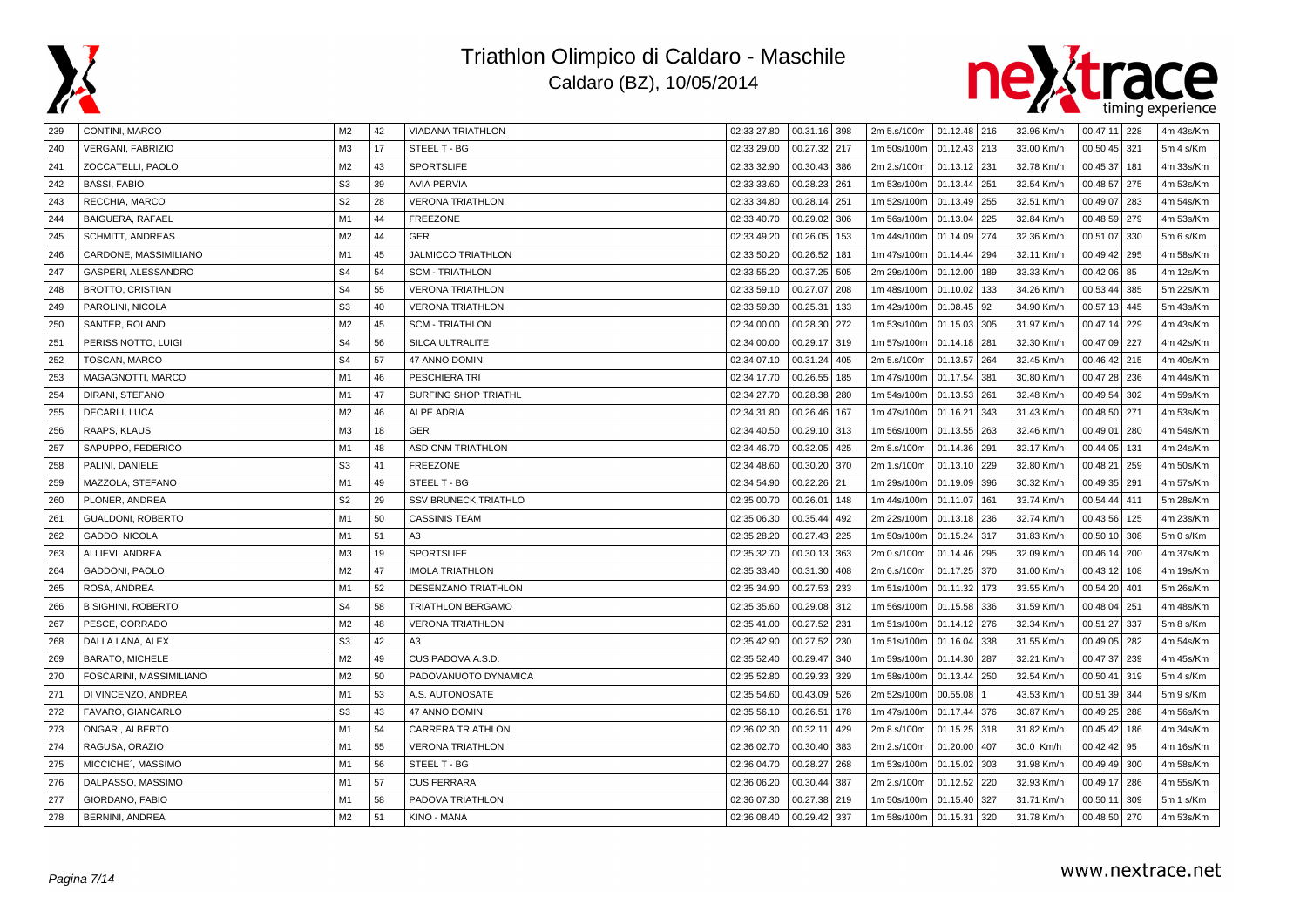



| 279 | BAZZOLI, MARCO          | S <sub>3</sub> | 44             | PESCHIERA TRI             | 02:36:11.20 | 00.28.21 259    | 1m 53s/100m   01.13.17   235 |              |      | 32.74 Km/h | $00.51.34$ 343    | 5m 9 s/Km |
|-----|-------------------------|----------------|----------------|---------------------------|-------------|-----------------|------------------------------|--------------|------|------------|-------------------|-----------|
| 280 | CANOSSINI, ROBERTO      | M1             | 59             | <b>GALILEO TRIATHLON</b>  | 02:36:12.60 | 00.28.08<br>243 | 1m 52s/100m                  | 01.18.30 392 |      | 30.57 Km/h | 00.46.18<br>  201 | 4m 37s/Km |
| 281 | CORAZZA, MARCO          | S <sub>3</sub> | 45             | <b>MB TRIATHLON</b>       | 02:36:12.90 | 00.32.19<br>434 | 2m 9.s/100m                  | 01.12.57     | 222  | 32.89 Km/h | 00.48.48<br>269   | 4m 52s/Km |
| 282 | ALBIERI, JURI           | S <sub>4</sub> | 59             | TRI ALTO ADIGE            | 02:36:14.60 | 00.29.17<br>320 | 1m 57s/100m                  | 01.13.30 243 |      | 32.65 Km/h | 00.49.37<br>293   | 4m 57s/Km |
| 283 | AVELLA, LUCA            | M <sub>2</sub> | 52             | PRATOGRANDE               | 02:36:23.30 | 00.30.29<br>377 | 2m 1.s/100m                  | 01.15.52 333 |      | 31.63 Km/h | 00.46.59<br>  222 | 4m 41s/Km |
| 284 | MITTERER, MARTIN        | S <sub>3</sub> | 46             | TRI ALTO ADIGE            | 02:36:39.60 | 00.23.02<br>32  | 1m 32s/100m                  | 01.10.04 136 |      | 34.25 Km/h | 01.01.05<br>474   | 6m 6 s/Km |
| 285 | SPRINGHETTI, STEFANO    | M1             | 60             | TRI ALTO ADIGE            | 02:36:47.10 | 00.32.12<br>430 | 2m 8.s/100m                  | 01.11.27 171 |      | 33.58 Km/h | 00.49.48<br>298   | 4m 58s/Km |
| 286 | ROSTIROLLA, SIMONE      | S <sub>3</sub> | 47             | 47 ANNO DOMINI            | 02:36:48.80 | 00.29.02<br>304 | 1m 56s/100m                  | 01.12.05     | 190  | 33.29 Km/h | 00.52.45<br>369   | 5m 16s/Km |
| 287 | SEMBENINI, PAOLO        | M1             | 61             | <b>TRAGUARDO VOLANTE</b>  | 02:36:51.20 | 00.31.59<br>419 | 2m 7.s/100m                  | 01.17.14 364 |      | 31.07 Km/h | 00.44.57<br>156   | 4m 29s/Km |
| 288 | BOSIO, ALESSANDRO       | M <sub>2</sub> | 53             | LC BOZEN                  | 02:37:02.90 | 00.29.37<br>333 | 1m 58s/100m                  | 01.12.21     | 201  | 33.17 Km/h | 00.53.07<br>377   | 5m 18s/Km |
| 289 | GHIRARDELLO, LUCA       | S <sub>3</sub> | 48             | 33 TT ASD                 | 02:37:05.90 | 00.25.20<br>121 | 1m 41s/100m                  | 01.19.56 406 |      | 30.02 Km/h | 00.47.56<br>249   | 4m 47s/Km |
| 290 | BERTÈ, MATTEO           | S <sub>2</sub> | 30             | 33 TT ASD                 | 02:37:06.60 | 00.28.37<br>278 | 1m 54s/100m                  | 01.14.40 293 |      | 32.14 Km/h | 00.50.54<br>324   | 5m 5 s/Km |
| 291 | BELTRAMI, GENNARO       | S <sub>3</sub> | 49             | <b>FUMANE TRIATHLON</b>   | 02:37:08.20 | 00.28.11<br>247 | 1m 52s/100m                  | 01.17.49 378 |      | 30.84 Km/h | 00.48.30<br>  264 | 4m 50s/Km |
| 292 | ZANONI, MASSIMO         | M <sub>3</sub> | 20             | TRI ALTO ADIGE            | 02:37:13.30 | 00.31.48<br>412 | 2m 7.s/100m                  | 01.18.20 388 |      | 30.63 Km/h | 00.44.41<br>150   | 4m 28s/Km |
| 293 | OLIVIERI, ALESSANDRO    | M1             | 62             | PESCHIERA TRI             | 02:37:20.70 | 00.26.48<br>172 | 1m 47s/100m                  | 01.14.06 271 |      | 32.38 Km/h | 00.54.02<br>392   | 5m 24s/Km |
| 294 | BIONADANI, DAVIDE       | M <sub>2</sub> | 54             | <b>VERONA TRIATHLON</b>   | 02:37:24.90 | 00.34.41<br>482 | 2m 18s/100m                  | 01.13.40 247 |      | 32.57 Km/h | 00.46.35<br>210   | 4m 39s/Km |
| 295 | CAPPELLETTO, PAOLO      | M <sub>2</sub> | 55             | POLISPORTIVA FOSSALT      | 02:37:27.10 | 00.33.32<br>463 | 2m 14s/100m                  | 01.16.13 342 |      | 31.48 Km/h | 00.44.30<br>147   | 4m 27s/Km |
| 296 | BONADIO, RAFFAELE       | M1             | 63             | PHISIO SPORT LAB TRI      | 02:37:34.60 | 00.31.19<br>401 | 2m 5.s/100m                  | 01.15.59 337 |      | 31.58 Km/h | 00.47.05<br>226   | 4m 42s/Km |
| 297 | RAVAZZOLA, MARCO        | S <sub>4</sub> | 60             | PIACENZA TRIATHLON V      | 02:37:38.50 | 00.29.48<br>341 | 1m 59s/100m                  | 01.15.47     | 329  | 31.66 Km/h | 00.50.04<br>305   | 5m 0 s/Km |
| 298 | STRINGARI, STEFANO      | S <sub>4</sub> | 61             | <b>ASD TRIATHLON 3V</b>   | 02:37:39.80 | 00.27.58<br>237 | 1m 51s/100m                  | 01.20.58     | 427  | 29.64 Km/h | 00.46.36<br>211   | 4m 39s/Km |
| 299 | REFFO, PAOLO            | M <sub>2</sub> | 56             | PADOVANUOTO DYNAMICA      | 02:37:50.60 | 00.26.44<br>165 | 1m 46s/100m                  | 01.15.01     | 302  | 31.99 Km/h | 00.53.06<br>376   | 5m 18s/Km |
| 300 | <b>BANDINI, MASSIMO</b> | M1             | 64             | SURFING SHOP TRIATHL      | 02:37:53.40 | 00.22.49<br>26  | 1m 31s/100m                  | 01.17.10 363 |      | 31.10 Km/h | 00.55.07<br>417   | 5m 30s/Km |
| 301 | STRIPPARO, WILLIAM      | M <sub>2</sub> | 57             | <b>CASSINIS TEAM</b>      | 02:37:57.60 | 00.30.03<br>353 | 2m 0.s/100m                  | 01.15.56 334 |      | 31.60 Km/h | 00.49.26<br>289   | 4m 56s/Km |
| 302 | SIMONI, MICHELE         | S <sub>2</sub> | 31             | <b>CUS FERRARA</b>        | 02:38:07.10 | 00.29.48<br>342 | 1m 59s/100m                  | 01.16.13 341 |      | 31.48 Km/h | 00.50.09<br>307   | 5m 0 s/Km |
| 303 | CRISCUOLO, MASSIMILIANO | M1             | 65             | <b>LIGER TEAM KEYLINE</b> | 02:38:09.20 | 00.27.02<br>198 | 1m 48s/100m                  | 01.17.55 382 |      | 30.80 Km/h | 00.50.23<br>313   | 5m 2 s/Km |
| 304 | SCHUEN, DAVIDE          | S <sub>3</sub> | 50             | LC BOZEN                  | 02:38:12.90 | 00.29.31<br>326 | 1m 58s/100m                  | 01.13.51     | 256  | 32.49 Km/h | 00.52.12<br>361   | 5m 13s/Km |
| 305 | FACCHINELLO, NICOLA     | S <sub>3</sub> | 51             | CUS PADOVA A.S.D.         | 02:38:14.80 | 00.27.46<br>228 | 1m 51s/100m                  | 01.20.41     | 420  | 29.74 Km/h | 00.47.02<br>224   | 4m 42s/Km |
| 306 | PERETTI, GIORGIO        | M1             | 66             | PESCHIERA TRI             | 02:38:17.30 | 00.26.56<br>186 | 1m 47s/100m                  | 01.13.22     | 239  | 32.71 Km/h | 00.55.50<br>430   | 5m 34s/Km |
| 307 | LONGHIN, DIEGO          | M <sub>3</sub> | 21             | A.S.D. VICENZA TRIAT      | 02:38:19.40 | 00.27.09<br>209 | 1m 48s/100m                  | 01.17.50 379 |      | 30.83 Km/h | 00.50.53<br>323   | 5m 5 s/Km |
| 308 | SORBA, RICCARDO         | M1             | 67             | <b>FREEZONE</b>           | 02:38:30.60 | 00.23.32<br>56  | 1m 34s/100m                  | 01.20.04 411 |      | 29.97 Km/h | 00.49.56<br>303   | 4m 59s/Km |
| 309 | LERF, MARKUS            | S <sub>4</sub> | 62             | <b>GER</b>                | 02:38:31.50 | 00.28.59<br>301 | 1m 55s/100m                  | 01.15.21 315 |      | 31.85 Km/h | 00.51.44<br>346   | 5m 10s/Km |
| 310 | ZAMBINI, LUCA           | <b>JU</b>      | $\overline{2}$ | <b>ATOMICA TRIATHLON</b>  | 02:39:00.00 | 00.23.55<br>69  | 1m 35s/100m                  | 01.22.59 451 |      | 28.92 Km/h | 00.48.57<br>274   | 4m 53s/Km |
| 311 | BACCHETTA, STEFANO      | S <sub>4</sub> | 63             | PIACENZA TRIATHLON V      | 02:39:09.60 | 00.29.41<br>336 | 1m 58s/100m                  | 01.15.14 311 |      | 31.90 Km/h | 00.52.02<br>356   | 5m 12s/Km |
| 312 | MERCURIO, VITTORIO      | S <sub>2</sub> | 32             | <b>AVIA PERVIA</b>        | 02:39:22.80 | 00.27.59<br>239 | 1m 51s/100m                  | 01.22.17 438 |      | 29.16 Km/h | 00.45.41<br>184   | 4m 34s/Km |
| 313 | MACAGNANO, ANDREA       | M1             | 68             | A TEAM                    | 02:39:27.30 | 00.32.24<br>437 | 2m 9.s/100m                  | 01.14.33 289 |      | 32.19 Km/h | 00.49.32<br>290   | 4m 57s/Km |
| 314 | SPARBER, ROBERT         | M1             | 69             | FLIPPER EIFFEL ASCOL      | 02:39:29.80 | 00.33.19<br>457 | 2m 13s/100m                  | 01.13.25 240 |      | 32.69 Km/h | 00.49.47<br>297   | 4m 58s/Km |
| 315 | COVA, GABRIELE          | M <sub>3</sub> | 22             | <b>VIADANA TRIATHLON</b>  | 02:39:35.30 | 00.28.52<br>297 | 1m 55s/100m                  | 01.14.40 292 |      | 32.14 Km/h | 00.54.10<br>396   | 5m 25s/Km |
| 316 | SANDRINI, ANDREA        | M1             | 70             | <b>FREEZONE</b>           | 02:39:39.40 | 00.28.10<br>246 | 1m 52s/100m                  | 01.15.44 328 |      | 31.69 Km/h | 00.51.13<br>332   | 5m 7 s/Km |
| 317 | DORIA, NICOLA           | M1             | 71             | A.S. DELFINO CHIOGGI      | 02:39:40.80 | 00.28.27<br>270 |                              |              | $-1$ |            | 240<br>00.47.41   |           |
| 318 | KOLLER, KARL            | M4             | 5              | <b>GER</b>                | 02:39:41.70 | 00.28.33<br>273 | 1m 54s/100m   01.16.32 350   |              |      | 31.35 Km/h | 00.51.54<br>351   | 5m 11s/Km |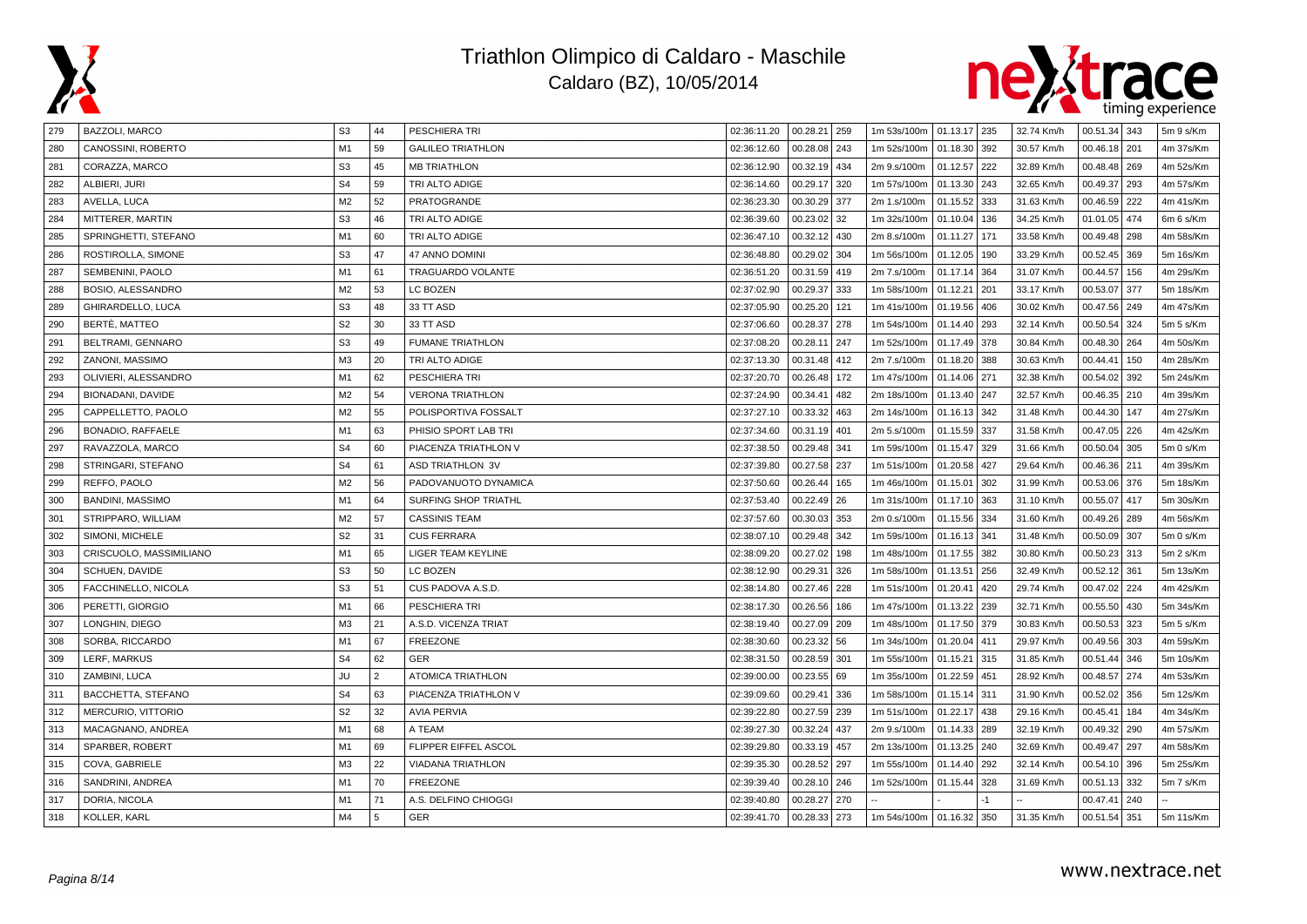



| 319 | STAFETTA, CRISTIAN       | S <sub>4</sub> | 64 | CANOTRIATHLON               | 02:39:48.80 | 00.28.34 274    | 1m 54s/100m   01.18.16   387 |              |     | 30.66 Km/h | $00.50.19$ 312    | 5m 1 s/Km |
|-----|--------------------------|----------------|----|-----------------------------|-------------|-----------------|------------------------------|--------------|-----|------------|-------------------|-----------|
| 320 | CAVAGNINI, ALBERTO       | M <sub>2</sub> | 58 | <b>FREEZONE</b>             | 02:39:51.70 | 00.28.41<br>283 | 1m 54s/100m                  | 01.17.33 373 |     | 30.94 Km/h | 00.51.17<br>333   | 5m 7 s/Km |
| 321 | <b>BONIVENTO, ENRICO</b> | S <sub>3</sub> | 52 | POLISPORTIVA FOSSALT        | 02:39:55.10 | 00.28.46<br>293 | 1m 55s/100m                  | 01.13.08 227 |     | 32.81 Km/h | 00.55.20<br>423   | 5m 31s/Km |
| 322 | STEFANI, ANDREA          | M <sub>2</sub> | 59 | CUS PADOVA A.S.D.           | 02:39:56.40 | 00.30.00<br>351 | 2m 0.s/100m                  | 01.13.14     | 232 | 32.77 Km/h | 00.53.00<br>373   | 5m 17s/Km |
| 323 | BARZON, GIANANDREA       | S <sub>3</sub> | 53 | PADOVA TRIATHLON            | 02:39:57.50 | 00.30.14<br>364 | 2m 0.s/100m                  | 01.16.57     | 358 | 31.18 Km/h | 00.50.24<br>314   | 5m 2 s/Km |
| 324 | MAYR, DAVIDE             | S <sub>2</sub> | 33 | LC BOZEN                    | 02:40:01.70 | 00.25.50<br>143 | 1m 43s/100m                  | 01.16.28 346 |     | 31.38 Km/h | 00.54.23<br>405   | 5m 26s/Km |
| 325 | STROZZI, ENEA            | M <sub>2</sub> | 60 | <b>MODENA TRIATHLON</b>     | 02:40:08.60 | 00.33.11<br>453 | 2m 12s/100m                  | 01.14.23     | 284 | 32.26 Km/h | 00.50.01<br>304   | 5m 0 s/Km |
| 326 | CINQUETTI, LUCIO         | M <sub>3</sub> | 23 | <b>FUMANE TRIATHLON</b>     | 02:40:09.40 | 00.30.41<br>384 | 2m 2.s/100m                  | 01.14.01     | 266 | 32.42 Km/h | 00.53.19<br>379   | 5m 19s/Km |
| 327 | CAVINA, GIOVANNI         | M <sub>2</sub> | 61 | <b>IMOLA TRIATHLON</b>      | 02:40:12.40 | 00.34.19<br>477 | 2m 17s/100m                  | 01.17.46     | 377 | 30.86 Km/h | 00.45.05<br>162   | 4m 30s/Km |
| 328 | CERATO, MASSIMO          | M <sub>2</sub> | 62 | A.S.D. VICENZA TRIAT        | 02:40:14.10 | 00.29.30<br>325 | 1m 57s/100m                  | 01.15.50 332 |     | 31.64 Km/h | 00.51.46<br>348   | 5m 10s/Km |
| 329 | BERTUGLI, GIOVANNI       | M <sub>1</sub> | 72 | <b>AVIA PERVIA</b>          | 02:40:18.40 | 00.30.53<br>392 | 2m 3.s/100m                  | 01.19.40 404 |     | 30.12 Km/h | 00.46.52<br>217   | 4m 41s/Km |
| 330 | GIULIANI, GUNNAR         | S <sub>4</sub> | 65 | <b>KSV TRIATHLON</b>        | 02:40:28.20 | 00.31.00<br>396 | 2m 4.s/100m                  | 01.17.20     | 368 | 31.03 Km/h | 00.48.16<br>258   | 4m 49s/Km |
| 331 | ROVATTI, MASSIMILIANO    | M <sub>2</sub> | 63 | DESENZANO TRIATHLON         | 02:40:34.60 | 00.28.01<br>241 | 1m 52s/100m                  | 01.19.54     | 405 | 30.03 Km/h | 00.50.31<br>318   | 5m 3 s/Km |
| 332 | MENINI, ALESSIO          | S <sub>4</sub> | 66 | <b>VERONA TRIATHLON</b>     | 02:40:37.50 | 00.33.24<br>460 | 2m 13s/100m                  | 01.14.07 272 |     | 32.38 Km/h | 00.50.12 310      | 5m 1 s/Km |
| 333 | ZONZINI, MATTEO          | M <sub>2</sub> | 64 | <b>TRAGUARDO VOLANTE</b>    | 02:40:40.40 | 00.24.15<br>84  | 1m 37s/100m                  | 01.17.15     | 365 | 31.06 Km/h | 00.55.13<br>420   | 5m 31s/Km |
| 334 | DE BATTISTA, ALBERTO     | M <sub>3</sub> | 24 | PRATOGRANDE                 | 02:40:48.40 | 00.28.44<br>291 | 1m 54s/100m                  | 01.14.04     | 268 | 32.40 Km/h | 00.55.16<br>421   | 5m 31s/Km |
| 335 | HOFER, GÜNTHER           | M3             | 25 | LC BOZEN                    | 02:40:58.20 | 00.30.24<br>374 | 2m 1.s/100m                  | 01.16.49 352 |     | 31.24 Km/h | 00.50.48<br>322   | 5m 4 s/Km |
| 336 | PRIEß, FRANK             | M <sub>2</sub> | 65 | <b>GER</b>                  | 02:41:00.80 | 00.28.11<br>248 | 1m 52s/100m                  | 01.17.03 362 |     | 31.14 Km/h | 00.52.10<br>360   | 5m 13s/Km |
| 337 | GIUSTI, MARCO G.         | M <sub>3</sub> | 26 | <b>ASD CNM TRIATHLON</b>    | 02:41:19.00 | 00.26.50<br>177 | 1m 47s/100m                  | 01.14.27 286 |     | 32.23 Km/h | 00.56.28<br>436   | 5m 38s/Km |
| 338 | MERZI, CLAUDIO           | M1             | 73 | TRI ALTO ADIGE              | 02:41:22.30 | 00.26.26<br>158 | 1m 45s/100m                  | 01.18.07     | 384 | 30.72 Km/h | 00.52.28<br>363   | 5m 14s/Km |
| 339 | CASAROLI, MASSIMO        | M3             | 27 | A.S.D. RHODIGIUM TEA        | 02:41:29.40 | 00.29.08<br>311 | 1m 56s/100m                  | 01.16.27     | 345 | 31.39 Km/h | 00.53.39<br>383   | 5m 21s/Km |
| 340 | <b>MERICI, ANDREA</b>    | S <sub>2</sub> | 34 | SOGEIS SRL S.D.             | 02:41:31.90 | 00.23.30<br>55  | 1m 34s/100m                  | 01.14.15     | 277 | 32.32 Km/h | 01.01.42<br>479   | 6m 10s/Km |
| 341 | ZENNARO, ALESSANDRO      | M1             | 74 | CUS PADOVA A.S.D.           | 02:41:50.00 | 00.27.44<br>226 | 1m 50s/100m                  | 01.14.17 278 |     | 32.30 Km/h | 00.57.14<br>446   | 5m 43s/Km |
| 342 | ZANINI, GIANLUCA         | S <sub>4</sub> | 67 | <b>EUROPA SSD</b>           | 02:41:59.80 | 00.27.14<br>212 | 1m 48s/100m                  | 01.17.34     | 374 | 30.94 Km/h | 00.54.22<br>403   | 5m 26s/Km |
| 343 | GAZZOTTI, ALESSIO        | S <sub>4</sub> | 68 | <b>AVIA PERVIA</b>          | 02:42:11.50 | 00.29.34<br>330 | 1m 58s/100m                  | 01.24.27     | 468 | 28.41 Km/h | 00.46.12<br>199   | 4m 37s/Km |
| 344 | DODA, ALESSANDRO         | M <sub>3</sub> | 28 | <b>TREVISO TRI</b>          | 02:42:16.70 | 00.29.05<br>307 | 1m 56s/100m                  | 01.16.53 355 |     | 31.21 Km/h | 00.52.55 372      | 5m 17s/Km |
| 345 | BALDINI, MAURIZIO        | M <sub>3</sub> | 29 | <b>ITALIAN TRIATHLON</b>    | 02:42:22.10 | 00.31.58<br>418 | 2m 7.s/100m                  | 01.16.54     | 356 | 31.20 Km/h | 00.49.36<br>  292 | 4m 57s/Km |
| 346 | ZOPPI, ANDREA            | M <sub>2</sub> | 66 | <b>VERONA TRIATHLON</b>     | 02:42:22.30 | 00.28.22<br>260 | 1m 53s/100m                  | 01.13.21     | 237 | 32.71 Km/h | 00.57.35<br>449   | 5m 45s/Km |
| 347 | PISCIOTTA, FRANCESCO     | M <sub>2</sub> | 67 | <b>VERONA TRIATHLON</b>     | 02:42:24.10 | 00.31.58<br>417 | 2m 7.s/100m                  | 01.15.25     | 319 | 31.82 Km/h | 00.51.56<br>352   | 5m 11s/Km |
| 348 | COLOMBO, MAURO           | S <sub>3</sub> | 54 | <b>TRIATHLON CREMONA ST</b> | 02:42:24.20 | 00.28.41<br>284 | 1m 54s/100m                  | 01.11.41     | 177 | 33.48 Km/h | 00.59.46<br>469   | 5m 58s/Km |
| 349 | ZIVIANI, GIUSEPPE        | M4             | 6  | <b>FUMANE TRIATHLON</b>     | 02:42:37.90 | 00.30.12<br>362 | 2m 0.s/100m                  | 01.17.02 361 |     | 31.15 Km/h | 00.52.36<br>365   | 5m 15s/Km |
| 350 | <b>BORGHI, LUCA</b>      | S <sub>3</sub> | 55 | SARONNO TRIATHLON           | 02:42:44.00 | 00.27.43<br>224 | 1m 50s/100m                  | 01.15.04     | 306 | 31.97 Km/h | 00.56.42<br>439   | 5m 40s/Km |
| 351 | ARGENTON, FRANCESCO      | M3             | 30 | CUS PADOVA A.S.D.           | 02:42:46.00 | 00.28.04<br>242 | 1m 52s/100m                  | 01.21.08 430 |     | 29.58 Km/h | 00.51.03<br>328   | 5m 6 s/Km |
| 352 | FINARELLI, GIOVANNI      | S <sub>3</sub> | 56 | <b>VERONA TRIATHLON</b>     | 02:42:46.80 | 00.30.58<br>395 | 2m 3.s/100m                  | 01.16.31 349 |     | 31.36 Km/h | 00.51.51<br>350   | 5m 11s/Km |
| 353 | TEZZA, DAVIDE            | S <sub>4</sub> | 69 | <b>VERONA TRIATHLON</b>     | 02:42:53.50 | 00.27.45<br>227 | 1m 51s/100m                  | 01.18.00     | 383 | 30.76 Km/h | 00.54.06<br>394   | 5m 24s/Km |
| 354 | PALAZZO, DIEGO           | S <sub>4</sub> | 70 | <b>FERALPI TRIATHLON</b>    | 02:42:55.00 | 00.27.06<br>206 | 1m 48s/100m                  | 01.19.29     | 399 | 30.19 Km/h | 00.54.22<br>402   | 5m 26s/Km |
| 355 | LANGONE, GERARDO         | M3             | 31 | T. T. RAVENNA               | 02:42:59.40 | 00.27.53<br>234 | 1m 51s/100m                  | 01.24.15     | 466 | 28.48 Km/h | 00.47.49<br>245   | 4m 46s/Km |
| 356 | COFFANI, MASSIMILIANO    | M <sub>2</sub> | 68 | <b>EUROPA SSD</b>           | 02:42:59.50 | 00.31.51<br>414 | 2m 7.s/100m                  | 01.16.26 344 |     | 31.39 Km/h | 00.51.06 329      | 5m 6 s/Km |
| 357 | PANGRAZZI, MASSIMO       | M <sub>2</sub> | 69 | FERSENTRI A.S.D.            | 02:43:03.30 | 00.30.36<br>379 | 2m 2.s/100m                  | 01.21.17     | 432 | 29.52 Km/h | 00.48.08<br>  254 | 4m 48s/Km |
| 358 | NERLINGER, THOMAS        | S <sub>4</sub> | 71 | <b>GER</b>                  | 02:43:21.40 | 00.31.22<br>402 | 2m 5.s/100m                  | 01.20.01     | 408 | 29.99 Km/h | 00.48.21<br>261   | 4m 50s/Km |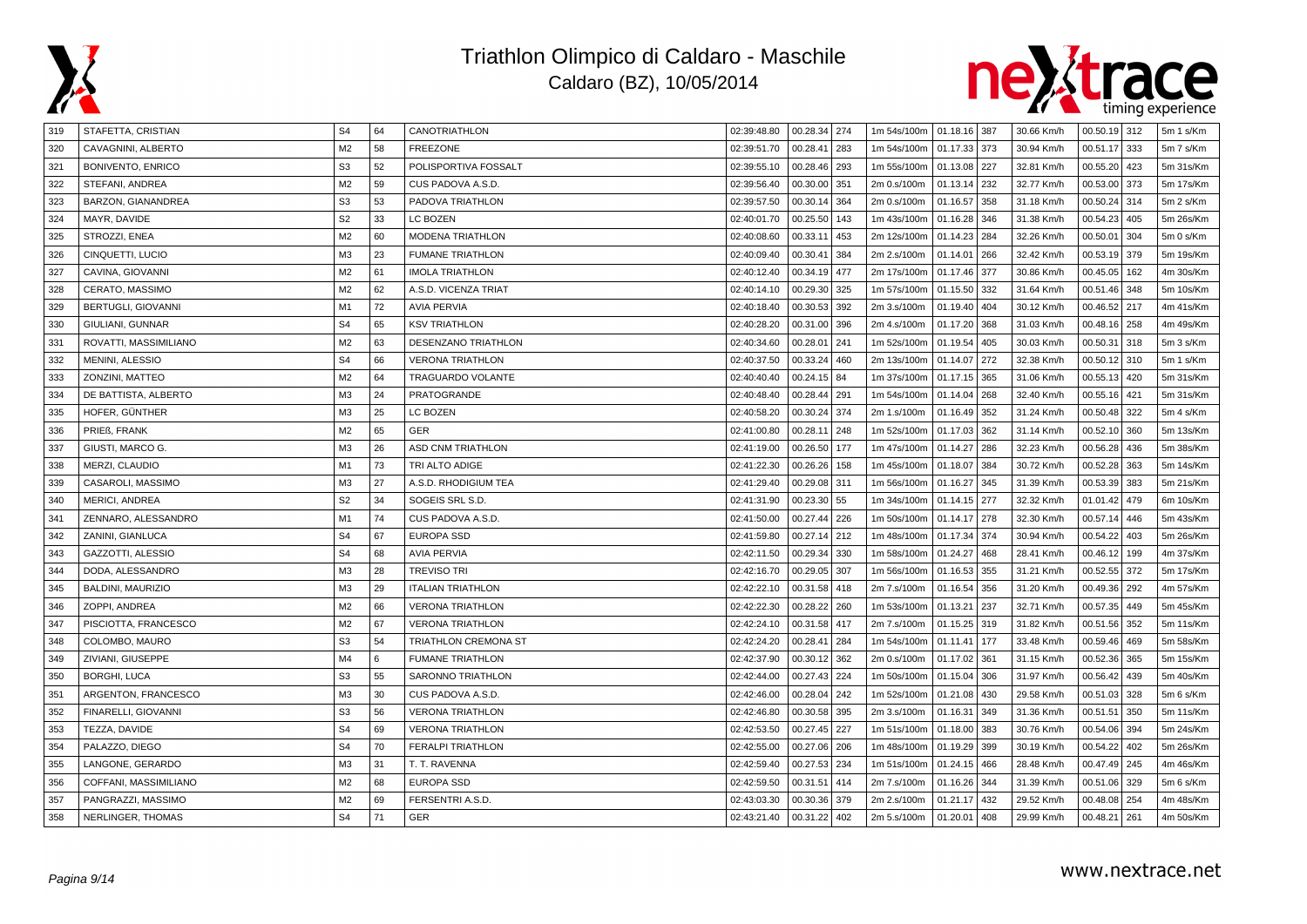



| 359 | BARRA, MAURO              | M2             | 70             | PRATOGRANDE               | 02:43:31.10 | $00.29.00$ 303  | 1m 55s/100m   01.19.10   397 |              |     | 30.31 Km/h | 00.53.21<br>381 | 5m 20s/Km |
|-----|---------------------------|----------------|----------------|---------------------------|-------------|-----------------|------------------------------|--------------|-----|------------|-----------------|-----------|
| 360 | BENEVENTI, GIULIANO       | M1             | 75             | <b>MB TRIATHLON</b>       | 02:43:42.80 | 00.29.34<br>331 | 1m 58s/100m                  | 01.12.52 218 |     | 32.93 Km/h | 00.59.19<br>462 | 5m 55s/Km |
| 361 | <b>BUTTURA, LUCA</b>      | S <sub>3</sub> | 57             | <b>MB TRIATHLON</b>       | 02:43:48.20 | 00.27.20<br>214 | 1m 49s/100m                  | 01.21.19 433 |     | 29.51 Km/h | 00.52.18<br>362 | 5m 13s/Km |
| 362 | GARBARI, MARCO            | M <sub>2</sub> | 71             | <b>CUS TRENTO CTT</b>     | 02:43:59.30 | 00.30.10<br>360 | 2m 0.s/100m                  | 01.21.22     | 434 | 29.49 Km/h | 00.47.21<br>233 | 4m 44s/Km |
| 363 | <b>INNERHOFER, MARKUS</b> | M1             | 76             | AUT                       | 02:44:03.70 | 00.34.14<br>476 | 2m 16s/100m                  | 01.15.16     | 314 | 31.88 Km/h | 00.51.33<br>341 | 5m 9 s/Km |
| 364 | SCHWARZ, HANS             | S <sub>4</sub> | 72             | <b>SCM - TRIATHLON</b>    | 02:44:17.30 | 00.34.51<br>485 | 2m 19s/100m                  | 01.22.39 445 |     | 29.03 Km/h | 00.44.09<br>135 | 4m 24s/Km |
| 365 | ZANGRANDO, ENZIO          | M1             | 77             | <b>KSV TRIATHLON</b>      | 02:44:18.30 | 00.31.42<br>410 | 2m 6.s/100m                  | 01.17.32     | 372 | 30.95 Km/h | 00.51.48<br>349 | 5m 10s/Km |
| 366 | MEAZZA, MARCO             | M4             | $\overline{7}$ | <b>TRIATHLON BERGAMO</b>  | 02:44:19.00 | 00.25.24<br>126 | 1m 41s/100m                  | 01.15.36     | 326 | 31.74 Km/h | 00.59.27<br>465 | 5m 56s/Km |
| 367 | BALDERI, ANDREA           | M3             | 32             | <b>CUS FERRARA</b>        | 02:44:21.30 | 00.28.45<br>292 | 1m 55s/100m                  | 01.17.50     | 380 | 30.83 Km/h | 00.54.56<br>413 | 5m 29s/Km |
| 368 | GANDER, WILFRIED          | M <sub>2</sub> | 72             | <b>KSV TRIATHLON</b>      | 02:44:23.60 | 00.32.24<br>438 | 2m 9.s/100m                  | 01.19.39 403 |     | 30.13 Km/h | 00.46.50<br>216 | 4m 41s/Km |
| 369 | FABBRI, MARCO             | M <sub>2</sub> | 73             | <b>TRAGUARDO VOLANTE</b>  | 02:44:31.20 | 00.34.11<br>473 | 2m 16s/100m                  | 01.15.32     | 321 | 31.77 Km/h | 00.51.19<br>335 | 5m 7 s/Km |
| 370 | GIOVANNINI, LUCA          | M1             | 78             | SPORTING CLUB BORGON      | 02:44:38.40 | 00.35.42<br>491 | 2m 22s/100m                  | 01.15.03     | 304 | 31.97 Km/h | 00.51.23<br>336 | 5m 8 s/Km |
| 371 | SCANDOLARA, MASSIMO       | M1             | 79             | CASTELFRANCO TRIATHL      | 02:44:49.90 | 00.25.27<br>129 | 1m 41s/100m                  | 01.15.13     | 310 | 31.90 Km/h | 01.02.03<br>481 | 6m 12s/Km |
| 372 | <b>BIGON, DAVIDE</b>      | M1             | 80             | A.S. DELFINO CHIOGGI      | 02:44:53.00 | 00.26.05<br>152 | 1m 44s/100m                  | 01.20.34 418 |     | 29.78 Km/h | 00.54.23<br>404 | 5m 26s/Km |
| 373 | PACCAGNELLA, STEFANO      | M <sub>2</sub> | 74             | CUS PADOVA A.S.D.         | 02:45:03.80 | 00.33.43<br>469 | 2m 14s/100m                  | 01.19.32     | 400 | 30.17 Km/h | 00.48.42<br>267 | 4m 52s/Km |
| 374 | CAVALLONI, FABIO          | M <sub>3</sub> | 33             | PESCHIERA TRI             | 02:45:04.70 | 00.29.43<br>338 | 1m 58s/100m                  | 01.16.54     | 357 | 31.20 Km/h | 00.54.45<br>412 | 5m 28s/Km |
| 375 | BORTOLAZZI, RICCARDO      | M <sub>1</sub> | 81             | PESCHIERA TRI             | 02:45:05.10 | 00.28.56<br>298 | 1m 55s/100m                  | 01.20.02     | 410 | 29.98 Km/h | 00.53.27<br>382 | 5m 20s/Km |
| 376 | MORBIATO, FEDERICO        | M1             | 82             | <b>MAS TRIATHLON</b>      | 02:45:16.70 | 00.33.15<br>454 | 2m 13s/100m                  | 01.13.41     | 249 | 32.57 Km/h | 00.55.04<br>415 | 5m 30s/Km |
| 377 | NUSSBAUMER, WERNER        | M4             | 8              | GER                       | 02:45:17.70 | 00.28.40<br>281 | 1m 54s/100m                  | 01.23.53     | 464 | 28.61 Km/h | 00.49.43<br>296 | 4m 58s/Km |
| 378 | APFELTHALER, BERNHARD     | M <sub>2</sub> | 75             | AUT                       | 02:45:19.60 | 00.29.59<br>349 | 1m 59s/100m                  | 01.16.50     | 353 | 31.23 Km/h | 00.55.29<br>424 | 5m 32s/Km |
| 379 | MANCINI, FEDERICO         | M <sub>2</sub> | 76             | <b>FERALPI TRIATHLON</b>  | 02:45:22.00 | 00.33.32<br>462 | 2m 14s/100m                  | 01.15.50     | 331 | 31.64 Km/h | 00.52.55<br>371 | 5m 17s/Km |
| 380 | ROUSSEL, MARIO            | M <sub>3</sub> | 34             | <b>CUS UDINE</b>          | 02:45:28.20 | 00.30.25<br>376 | 2m 1.s/100m                  | 01.20.41     | 422 | 29.74 Km/h | 00.51.57<br>354 | 5m 11s/Km |
| 381 | <b>BALDUCCI, DAVIDE</b>   | M <sub>2</sub> | 77             | <b>IMOLA TRIATHLON</b>    | 02:45:29.50 | 00.41.50<br>523 | 2m 47s/100m                  | 01.14.56     | 300 | 32.02 Km/h | 00.45.18<br>173 | 4m 31s/Km |
| 382 | PISETTA, ETIENNE          | S <sub>3</sub> | 58             | TRI ALTO ADIGE            | 02:45:51.30 | 00.32.25<br>439 | 2m 9.s/100m                  | 01.16.38     | 351 | 31.31 Km/h | 00.53.47<br>387 | 5m 22s/Km |
| 383 | DAMIANO, MASSIMILIANO     | M <sub>1</sub> | 83             | PEPERONCINO TEAM          | 02:45:52.60 | 00.31.43<br>411 | 2m 6.s/100m                  | 01.20.05 412 |     | 29.96 Km/h | 00.51.08<br>331 | 5m 6 s/Km |
| 384 | CRISTOFOLINI, PAOLO       | S <sub>4</sub> | 73             | <b>ASD TRIATHLON 3V</b>   | 02:45:58.20 | 00.35.02<br>488 | 2m 20s/100m                  | 01.15.04 307 |     | 31.97 Km/h | 00.52.01<br>355 | 5m 12s/Km |
| 385 | LANZONI, CLAUDIO          | M4             | $\mathbf{q}$   | <b>AVIA PERVIA</b>        | 02:46:06.50 | 00.29.50<br>344 | 1m 59s/100m                  | 01.17.42     | 375 | 30.88 Km/h | 00.55.39<br>427 | 5m 33s/Km |
| 386 | <b>BADA, MICHELE</b>      | M <sub>2</sub> | 78             | PADOVA TRIATHLON          | 02:46:08.50 | 00.36.02<br>496 | 2m 24s/100m                  | 01.14.17     | 279 | 32.30 Km/h | 00.52.43<br>368 | 5m 16s/Km |
| 387 | GAMBETTI, PAOLO           | M1             | 84             | <b>NUOTO LUGO</b>         | 02:46:16.50 | 00.38.30<br>508 | 2m 34s/100m                  | 01.11.08     | 162 | 33.73 Km/h | 00.54.31<br>407 | 5m 27s/Km |
| 388 | VENTURA, MATTEO           | S <sub>4</sub> | 74             | <b>FERALPI TRIATHLON</b>  | 02:46:22.20 | 00.29.33<br>328 | 1m 58s/100m                  | 01.20.47     | 425 | 29.70 Km/h | 00.52.39<br>367 | 5m 15s/Km |
| 389 | SPÖGLER, GÜNTHER          | M <sub>3</sub> | 35             | <b>FITRI</b>              | 02:46:23.50 | 00.32.48<br>447 | 2m 11s/100m                  | 01.18.23 391 |     | 30.61 Km/h | 00.51.57<br>353 | 5m 11s/Km |
| 390 | LERPINI, ATHOS DAVIDE     | M1             | 85             | <b>FITRI</b>              | 02:46:42.10 | 00.32.23<br>436 | 2m 9.s/100m                  | 01.15.00 301 |     | 32.0 Km/h  | 00.56.25<br>435 | 5m 38s/Km |
| 391 | SPARBER, FLORIAN          | M <sub>2</sub> | 79             | <b>KSV TRIATHLON</b>      | 02:46:47.20 | 00.31.53<br>415 | 2m 7.s/100m                  | 01.17.25 369 |     | 31.00 Km/h | 00.53.56<br>389 | 5m 23s/Km |
| 392 | MIGUIDI, ENRICO           | M1             | 86             | <b>FUMANE TRIATHLON</b>   | 02:46:52.10 | 00.28.37<br>277 | 1m 54s/100m                  | 01.22.34     | 442 | 29.06 Km/h | 00.52.49<br>370 | 5m 16s/Km |
| 393 | SCALI, MASSIMO            | M <sub>2</sub> | 80             | <b>TRIATHLONLECCO</b>     | 02:46:52.10 | 00.31.18<br>400 | 2m 5.s/100m                  | 01.22.35     | 443 | 29.06 Km/h | 00.50.29<br>316 | 5m 2 s/Km |
| 394 | LÜBKE, THORSTEN           | M <sub>3</sub> | 36             | GER                       | 02:46:58.70 | 00.33.55<br>471 | 2m 15s/100m                  | 01.15.15     | 313 | 31.89 Km/h | 00.53.45<br>386 | 5m 22s/Km |
| 395 | GHISANI, RENATO           | M1             | 87             | TRIATHLON CREMONA ST      | 02:46:59.80 | 00.25.31<br>135 | 1m 42s/100m                  | 01.23.39     | 460 | 28.69 Km/h | 00.53.41<br>384 | 5m 22s/Km |
| 396 | ROSTEGHIN, ENRICO         | M1             | 88             | <b>FREETIME TRIATHLON</b> | 02:47:02.00 | 00.34.04<br>472 | 2m 16s/100m                  | 01.21.56 436 |     | 29.29 Km/h | 00.46.56<br>220 | 4m 41s/Km |
| 397 | PIGRO, ALESSIO            | M1             | 89             | <b>FREETIME TRIATHLON</b> | 02:47:20.80 | 00.33.06<br>452 | 2m 12s/100m                  | 01.23.14     | 456 | 28.83 Km/h | 00.47.56<br>248 | 4m 47s/Km |
| 398 | ALBRECHT, OTTO            | M <sub>2</sub> | 81             | <b>AUT</b>                | 02:47:41.20 | 00.30.46<br>388 | 2m 3.s/100m                  | 01.20.16 415 |     | 29.90 Km/h | 00.52.30<br>364 | 5m 15s/Km |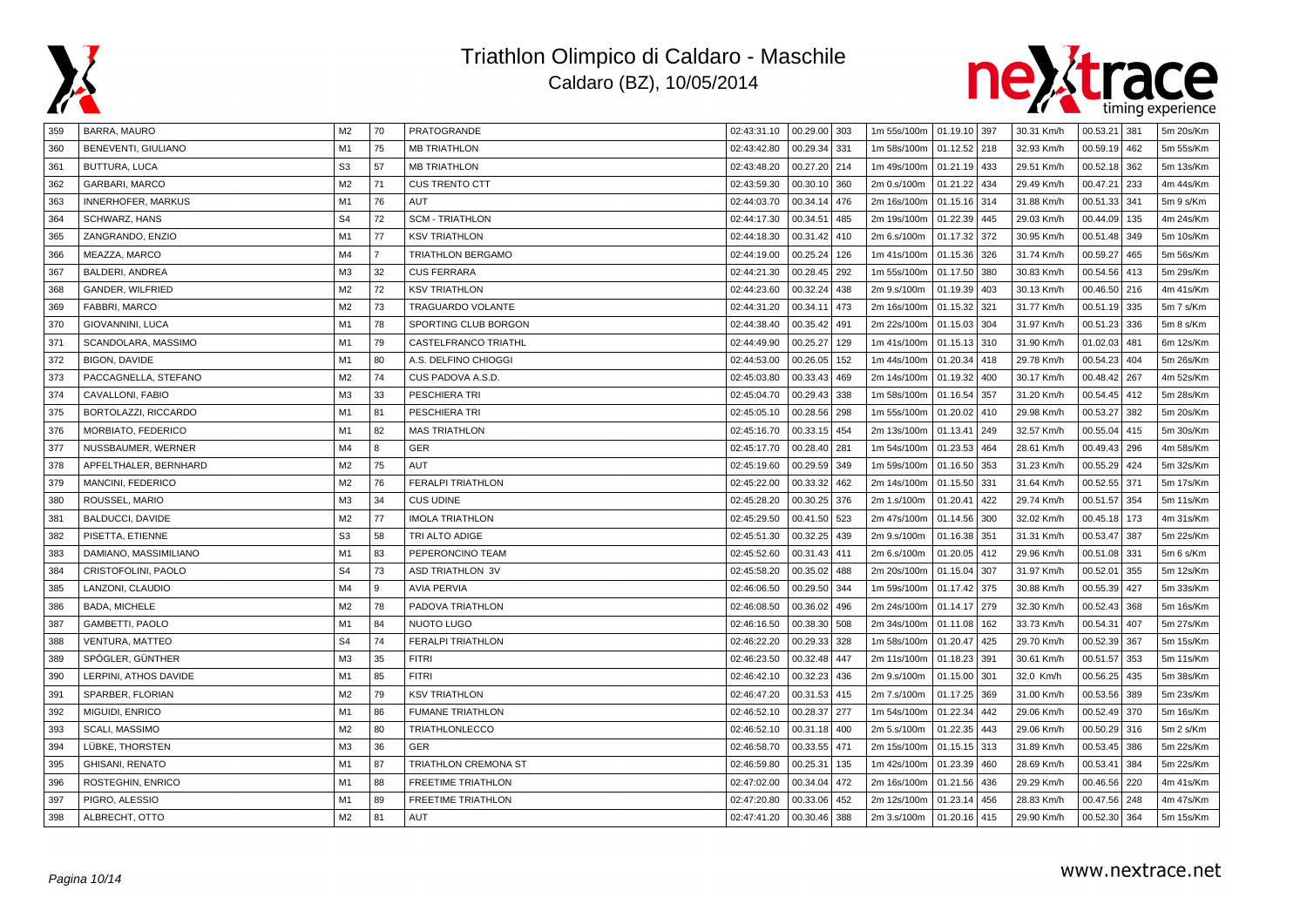



| 399 | <b>WOLAK, MARIUS</b>       | MЗ             | 37           | GER                      | 02:47:52.50 | 00.33.35 466    | 2m 14s/100m   01.16.52   354 |              |     | 31.22 Km/h | 00.51.29 338 |     | 5m 8 s/Km |
|-----|----------------------------|----------------|--------------|--------------------------|-------------|-----------------|------------------------------|--------------|-----|------------|--------------|-----|-----------|
| 400 | <b>BENETELLO, MIRCO</b>    | M1             | 90           | TRI ALTO ADIGE           | 02:47:55.90 | 00.29.24<br>322 | 1m 57s/100m                  | 01.18.09 386 |     | 30.71 Km/h | 00.57.47     | 453 | 5m 46s/Km |
| 401 | CASILLO, ANTONIO           | M <sub>2</sub> | 82           | <b>CUS TRENTO CTT</b>    | 02:47:57.60 | 00.38.35<br>510 | 2m 34s/100m                  | 01.25.29 482 |     | 28.07 Km/h | 00.39.48     | 35  | 3m 58s/Km |
| 402 | STORTI, NICOLA             | S <sub>4</sub> | 75           | <b>TRITEAMPORDENONE</b>  | 02:48:19.20 | 00.29.53<br>347 | 1m 59s/100m                  | 01.20.43 424 |     | 29.73 Km/h | 00.52.38     | 366 | 5m 15s/Km |
| 403 | STAMER, KNUT               | M <sub>2</sub> | 83           | GER                      | 02:48:31.20 | 00.30.08<br>357 | 2m 0.s/100m                  | 01.18.23 390 |     | 30.61 Km/h | 00.56.16     | 434 | 5m 37s/Km |
| 404 | MARCHI, MATTEO             | S <sub>3</sub> | 59           | <b>MB TRIATHLON</b>      | 02:48:43.40 | 00.28.20<br>258 | 1m 53s/100m                  | 01.22.16 437 |     | 29.17 Km/h | 00.55.01     | 414 | 5m 30s/Km |
| 405 | STIRPE, UMBERTO            | M1             | 91           | 33 TT ASD                | 02:48:53.10 | 00.37.05<br>502 | 2m 28s/100m                  | 01.14.09 275 |     | 32.36 Km/h | 00.54.14     | 397 | 5m 25s/Km |
| 406 | COSTELLA, FERRUCCIO        | S <sub>4</sub> | 76           | <b>SPORTSLIFE</b>        | 02:48:53.80 | 00.30.23<br>372 | 2m 1.s/100m                  | 01.21.30 435 |     | 29.44 Km/h | 00.54.19     | 400 | 5m 25s/Km |
| 407 | CARRARO, EMILIO            | M1             | 92           | TRI ALTO ADIGE           | 02:49:34.00 | 00.33.18<br>455 | 2m 13s/100m                  | 01.17.20 367 |     | 31.03 Km/h | 00.57.08     | 444 | 5m 42s/Km |
| 408 | GOLFETTO, NICOLA           | M <sub>2</sub> | 84           | <b>FITRI</b>             | 02:49:35.80 | 00.30.36<br>380 | 2m 2.s/100m                  | 01.25.28 481 |     | 28.08 Km/h | 00.50.31     | 317 | 5m 3 s/Km |
| 409 | MURARO, ITALO              | M1             | 93           | <b>VERONA TRIATHLON</b>  | 02:50:03.50 | 00.29.00<br>302 | 1m 55s/100m                  | 01.19.39 402 |     | 30.13 Km/h | 00.57.38     | 451 | 5m 45s/Km |
| 410 | BARIGOZZI, ANTONIO ALDO    | M <sub>2</sub> | 85           | <b>VERONA TRIATHLON</b>  | 02:50:19.90 | 00.30.09<br>358 | 2m 0.s/100m                  | 01.25.11     | 477 | 28.17 Km/h | 00.51.33     | 340 | 5m 9 s/Km |
| 411 | SIVIERI, GIORGIO           | S <sub>4</sub> | 77           | TRI ALTO ADIGE           | 02:50:33.40 | 00.32.21<br>435 | 2m 9.s/100m                  | 01.19.34 401 |     | 30.16 Km/h | 00.53.59     | 390 | 5m 23s/Km |
| 412 | PARISOTTO, PAOLO           | M <sub>2</sub> | 86           | <b>ASD TRIATHLON 3V</b>  | 02:50:35.50 | 00.23.17 48     | 1m 33s/100m                  | 01.18.55 395 |     | 30.41 Km/h | 01.04.57     | 491 | 6m 29s/Km |
| 413 | FURLANETTO, FRANCO         | M <sub>2</sub> | 87           | <b>TREVISO TRI</b>       | 02:50:54.80 | 00.26.59<br>190 | 1m 47s/100m                  | 01.22.50 448 |     | 28.97 Km/h | 00.58.09     | 457 | 5m 48s/Km |
| 414 | COLONNA PRETI, FILIPPO     | M1             | 94           | TRILEDROENERGY A.S.D     | 02:50:58.10 | 00.29.20<br>321 | 1m 57s/100m                  | 01.21.06 428 |     | 29.59 Km/h | 00.57.17     | 448 | 5m 43s/Km |
| 415 | BORTOLETTO, ALESSANDRO     | M1             | 95           | CUS PADOVA A.S.D.        | 02:51:01.00 | 00.28.19 257    | 1m 53s/100m                  | 01.17.26 371 |     | 30.99 Km/h | 01.02.00     | 480 | 6m 12s/Km |
| 416 | PANZAVOLTA, PAOLO          | M <sub>5</sub> | $\mathbf{1}$ | PADOVANUOTO DYNAMICA     | 02:51:01.30 | 00.30.43<br>385 | 2m 2.s/100m                  | 01.14.22 283 |     | 32.27 Km/h | 01.01.17     | 477 | 6m 7 s/Km |
| 417 | MARCHETTO, FABIO           | M <sub>2</sub> | 88           | <b>TREVISO TRI</b>       | 02:51:19.50 | 00.32.00<br>421 | 2m 7.s/100m                  | 01.20.01     | 409 | 29.99 Km/h | 00.56.41     | 438 | 5m 40s/Km |
| 418 | RAMAZZINA, OTTAVIANO       | M <sub>2</sub> | 89           | <b>MB TRIATHLON</b>      | 02:51:25.00 | 00.26.32<br>160 | 1m 46s/100m                  | 01.25.51     | 487 | 27.95 Km/h | 00.54.14     | 399 | 5m 25s/Km |
| 419 | <b>BROLESE, OSCAR</b>      | S <sub>4</sub> | 78           | CASTELFRANCO TRIATHL     | 02:51:30.60 | 00.39.40<br>517 | 2m 38s/100m                  | 01.18.36 393 |     | 30.53 Km/h | 00.49.54     | 301 | 4m 59s/Km |
| 420 | SCOLARI, ARMANDO           | M <sub>7</sub> | $\mathbf{1}$ | <b>FRIESIAN TEAM</b>     | 02:51:34.90 | 00.31.27<br>407 | 2m 5.s/100m                  | 01.21.07 429 |     | 29.58 Km/h | 00.56.03     | 431 | 5m 36s/Km |
| 421 | <b>BERTELLI, PIERLUIGI</b> | S <sub>3</sub> | 60           | LIGER TEAM KEYLINE       | 02:51:38.90 | 00.32.00<br>422 | 2m 7.s/100m                  | 01.23.44 461 |     | 28.66 Km/h | 00.52.08     | 358 | 5m 12s/Km |
| 422 | ZAMBELLI, IVANO            | M1             | 96           | KINO - MANA              | 02:51:39.80 | 00.33.37<br>467 | 2m 14s/100m                  | 01.24.34 470 |     | 28.37 Km/h | 00.50.45     | 320 | 5m 4 s/Km |
| 423 | BAUER, THILO               | M <sub>2</sub> | 90           | GER                      | 02:51:40.40 | 00.31.26<br>406 | 2m 5.s/100m                  | 01.18.22 389 |     | 30.62 Km/h | 00.55.47     | 429 | 5m 34s/Km |
| 424 | MIMMO, MICHELE             | M1             | 97           | A.S.D. VICENZA TRIAT     | 02:51:50.30 | 00.37.35 506    | 2m 30s/100m                  | 01.20.23 416 |     | 29.85 Km/h | 00.50.26     | 315 | 5m 2 s/Km |
| 425 | SAURER, RENE'              | S <sub>4</sub> | 79           | <b>AUT</b>               | 02:52:11.70 | 00.30.50<br>390 | 2m 3.s/100m                  | 01.26.27     | 490 | 27.76 Km/h | 00.51.33     | 342 | 5m 9 s/Km |
| 426 | ZULIANI, MARCO             | S <sub>4</sub> | 80           | 47 ANNO DOMINI           | 02:52:12.00 | 00.30.54<br>393 | 2m 3.s/100m                  | 01.25.33     | 484 | 28.05 Km/h | 00.51.32     | 339 | 5m 9 s/Km |
| 427 | SCHNEIDER, MATTHIAS        | S <sub>3</sub> | 61           | GER                      | 02:52:16.70 | 00.34.52<br>486 | 2m 19s/100m                  | 01.20.15 414 |     | 29.90 Km/h | 00.54.14     | 398 | 5m 25s/Km |
| 428 | MALLIA, MASSIMO            | M1             | 98           | ASD CNM TRIATHLON        | 02:52:16.70 | 00.32.02<br>423 | 2m 8.s/100m                  | 01.26.28 491 |     | 27.75 Km/h | 00.49.23     | 287 | 4m 56s/Km |
| 429 | GOVERNA, GIANNI            | M2             | 91           | <b>ASD CNM TRIATHLON</b> | 02:52:17.30 | 00.32.46<br>446 | 2m 11s/100m                  | 01.23.47 462 |     | 28.64 Km/h | 00.49.11     | 284 | 4m 55s/Km |
| 430 | BORGHETTI, GIANLUCA        | M1             | 99           | <b>ASD TRIATHLON 3V</b>  | 02:53:00.70 | 00.30.34<br>378 | 2m 2.s/100m                  | 01.22.59 452 |     | 28.92 Km/h | 00.56.47     | 442 | 5m 40s/Km |
| 431 | FERRATELLO, FULVIO         | M <sub>2</sub> | 92           | TRI ALTO ADIGE           | 02:53:03.40 | 00.34.54<br>487 | 2m 19s/100m                  | 01.23.10 455 |     | 28.85 Km/h | 00.51.45     | 347 | 5m 10s/Km |
| 432 | POZZA, FRANCO              | M <sub>2</sub> | 93           | A.S.D. VICENZA TRIAT     | 02:53:54.10 | 00.31.23<br>403 | 2m 5.s/100m                  | 01.25.51 486 |     | 27.95 Km/h | 00.54.08     | 395 | 5m 24s/Km |
| 433 | VANZINI, ALESSANDRO        | M <sub>2</sub> | 94           | <b>AVIA PERVIA</b>       | 02:53:58.70 | 00.37.23<br>504 | 2m 29s/100m                  | 01.22.29 439 |     | 29.09 Km/h | 00.50.56     | 325 | 5m 5 s/Km |
| 434 | GAGLIARDO, LEONARDO        | M <sub>4</sub> | 10           | A.S.D. RHODIGIUM TEA     | 02:54:01.70 | 00.33.42<br>468 | 2m 14s/100m                  | 01.22.38 444 |     | 29.04 Km/h | 00.55.10     | 418 | 5m 30s/Km |
| 435 | NIZZOLI, ENRICO            | S <sub>4</sub> | 81           | <b>VERONA TRIATHLON</b>  | 02:54:27.10 | 00.28.50<br>296 | 1m 55s/100m                  | 01.20.10 413 |     | 29.93 Km/h | 01.00.48     | 472 | 6m 4 s/Km |
| 436 | NEVRKLA, MICHAL            | S <sub>4</sub> | 82           | CZE                      | 02:54:28.60 | 00.30.11<br>361 | 2m 0.s/100m                  | 01.22.47 447 |     | 28.99 Km/h | 00.56.46     | 440 | 5m 40s/Km |
| 437 | HUNOLD, MICHAEL            | M <sub>2</sub> | 95           | GER                      | 02:54:29.20 | 00.30.39<br>382 | 2m 2.s/100m                  | 01.23.21     | 457 | 28.79 Km/h | 00.56.30     | 437 | 5m 39s/Km |
| 438 | D'AGOSTINO, ANTONIO        | S <sub>4</sub> | 83           | <b>ALTA PUSTERIA</b>     | 02:54:40.60 | 00.32.14<br>431 | 2m 8.s/100m                  | 01.25.48 485 |     | 27.97 Km/h | 00.54.26     | 406 | 5m 26s/Km |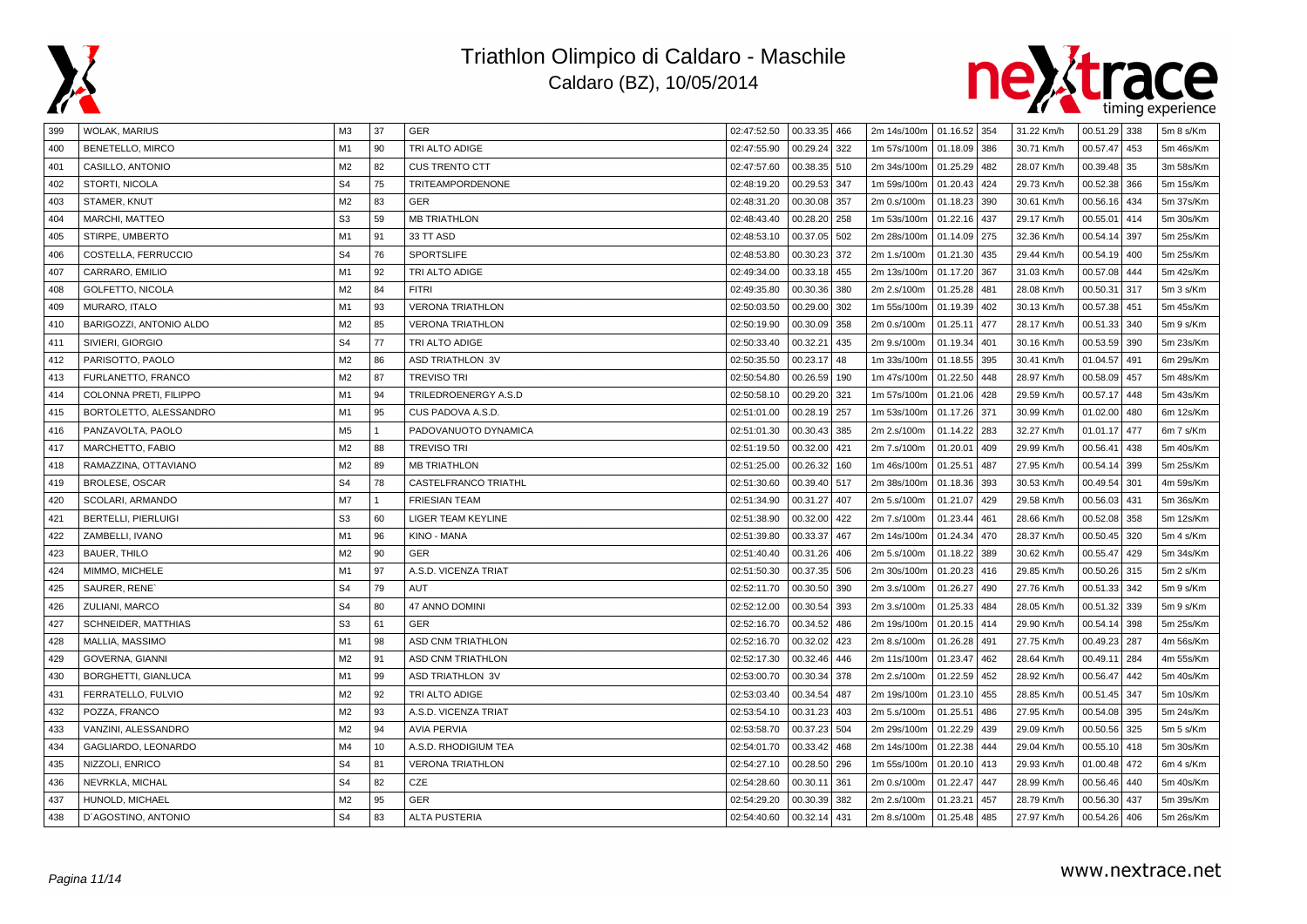



| 439 | UHLEMANN, MARIO              | M1             | 100            | GER                         | 02:54:42.80 | 00.34.50 484    | 2m 19s/100m   01.20.34   417 |              |     | 29.78 Km/h | $00.55.18$ 422    | 5m 31s/Km |
|-----|------------------------------|----------------|----------------|-----------------------------|-------------|-----------------|------------------------------|--------------|-----|------------|-------------------|-----------|
| 440 | MICHIELI, LUCA               | S <sub>2</sub> | 35             | PADOVA TRIATHLON            | 02:54:53.10 | 00.30.06<br>356 | 2m 0.s/100m                  | 01.18.09 385 |     | 30.71 Km/h | 01.02.26<br>483   | 6m 14s/Km |
| 441 | HOBERG, STEFAN               | S <sub>3</sub> | 62             | <b>GER</b>                  | 02:54:53.20 | 00.42.22<br>524 | 2m 49s/100m                  | 01.18.39 394 |     | 30.51 Km/h | 00.51.00<br>326   | 5m 5 s/Km |
| 442 | BORGARINO, MATTIA            | M2             | 96             | <b>CUS PARMA MEDEL</b>      | 02:54:54.50 | 00.34.13<br>475 | 2m 16s/100m                  | 01.22.58     | 450 | 28.92 Km/h | 00.52.08<br>359   | 5m 12s/Km |
| 443 | MENDOGNI, CLAUDIO            | M <sub>4</sub> | 11             | <b>VIADANA TRIATHLON</b>    | 02:55:10.20 | 00.35.04<br>489 | 2m 20s/100m                  | 01.22.44 446 |     | 29.00 Km/h | 00.55.11<br>419   | 5m 31s/Km |
| 444 | DEZI, MASSIMILIANO           | M1             | 101            | FLIPPER EIFFEL ASCOL        | 02:55:25.50 | 00.33.19<br>456 | 2m 13s/100m                  | 01.20.50 426 |     | 29.69 Km/h | 00.57.58<br>456   | 5m 47s/Km |
| 445 | NEMBER, MASSIMO              | M1             | 102            | <b>EUROPA SSD</b>           | 02:55:58.00 | 00.32.15<br>432 | 2m 8.s/100m                  | 01.25.19 479 |     | 28.13 Km/h | 00.54.06<br>393   | 5m 24s/Km |
| 446 | BONFA', FABIO                | M1             | 103            | <b>VERONA TRIATHLON</b>     | 02:56:14.00 | 00.31.59<br>420 | 2m 7.s/100m                  | 01.26.55 493 |     | 27.61 Km/h | 00.53.05<br>375   | 5m 18s/Km |
| 447 | MALFATTO, GIANNI             | M <sub>2</sub> | 97             | KINO - MANA                 | 02:56:30.10 | 00.33.28<br>461 | 2m 13s/100m                  | 01.22.31 441 |     | 29.08 Km/h | 00.55.39<br>426   | 5m 33s/Km |
| 448 | BONZAGNI, MARIO              | M <sub>2</sub> | 98             | POL.CENTESE T&D             | 02:56:31.80 | 00.30.18<br>368 | 2m 1.s/100m                  | 01.27.41     | 496 | 27.37 Km/h | 00.55.36<br>425   | 5m 33s/Km |
| 449 | ARTUSI, MASSIMO              | M <sub>5</sub> | $\mathfrak{p}$ | CANOTRIATHLON               | 02:56:38.40 | 00.36.09<br>497 | 2m 24s/100m                  | 01.23.48 463 |     | 28.63 Km/h | 00.53.14<br>378   | 5m 19s/Km |
| 450 | ZANGRANGO, MASSIMO           | M <sub>2</sub> | 99             | <b>KSV TRIATHLON</b>        | 02:56:42.80 | 00.36.21<br>498 | 2m 25s/100m                  | 01.20.42     | 423 | 29.73 Km/h | 00.54.33<br>408   | 5m 27s/Km |
| 451 | DICATI, NICOLA               | M <sub>2</sub> | 100            | PADOVANUOTO DYNAMICA        | 02:57:35.50 | 00.27.02<br>200 | 1m 48s/100m                  | 01.23.25     | 458 | 28.77 Km/h | 01.03.38<br>488   | 6m 21s/Km |
| 452 | LUPPI, CESARE                | M <sub>5</sub> | 3              | DA PAURA                    | 02:57:50.10 | 00.36.38<br>500 | 2m 26s/100m                  | 01.21.11 431 |     | 29.56 Km/h | 00.55.45<br>428   | 5m 34s/Km |
| 453 | <b>WINTER, THORSTEN</b>      | M <sub>2</sub> | 101            | GER                         | 02:58:00.40 | 00.33.21<br>459 | 2m 13s/100m                  | 01.25.33 483 |     | 28.05 Km/h | 00.56.48<br>443   | 5m 40s/Km |
| 454 | MAGNI, VALERIANO             | S <sub>4</sub> | 84             | <b>SPORTSLIFE</b>           | 02:58:01.80 | 00.34.22<br>478 | 2m 17s/100m                  | 01.23.07     | 454 | 28.87 Km/h | 00.57.53<br>455   | 5m 47s/Km |
| 455 | <b>GANGI, ELVIS</b>          | S <sub>4</sub> | 85             | <b>SCM - TRIATHLON</b>      | 02:59:40.60 | 00.32.39<br>443 | 2m 10s/100m                  | 01.24.08 465 |     | 28.52 Km/h | 00.59.31<br>467   | 5m 57s/Km |
| 456 | MOMMERTZ, ANDREAS            | M1             | 104            | GER                         | 02:59:44.20 | 00.27.38<br>220 | 1m 50s/100m                  | 01.29.02 503 |     | 26.95 Km/h | 00.59.57<br>470   | 5m 59s/Km |
| 457 | SIMONINI, MICHELE            | M <sub>1</sub> | 105            | <b>FUMANE TRIATHLON</b>     | 02:59:48.70 | 00.29.41<br>335 | 1m 58s/100m                  | 01.28.37     | 500 | 27.08 Km/h | 00.58.34<br>458   | 5m 51s/Km |
| 458 | SACHAU, UWE                  | M3             | 38             | GER                         | 02:59:56.80 | 00.35.49<br>494 | 2m 23s/100m                  | 01.20.39 419 |     | 29.75 Km/h | 00.59.21<br>463   | 5m 56s/Km |
| 459 | ZANATTA, UMBERTO             | M1             | 106            | 47 ANNO DOMINI              | 03:00:05.30 | 00.32.10<br>428 | 2m 8.s/100m                  | 01.26.39 492 |     | 27.69 Km/h | 00.58.53<br>460   | 5m 53s/Km |
| 460 | SIMONATTO, DANILO            | M <sub>4</sub> | 12             | TRIATHLON CAORLE            | 03:00:11.80 | 00.30.24<br>375 | 2m 1.s/100m                  | 01.26.07     | 488 | 27.86 Km/h | 00.59.27<br>464   | 5m 56s/Km |
| 461 | MELONI, PIETRO GIOVANNI      | S <sub>4</sub> | 86             | STEEL T - BG                | 03:00:19.20 | 00.38.33<br>509 | 2m 34s/100m                  | 01.28.28 499 |     | 27.12 Km/h | 00.48.51<br>272   | 4m 53s/Km |
| 462 | MONTAGNER, GIANNI            | M <sub>3</sub> | 39             | 47 ANNO DOMINI              | 03:00:22.00 | 00.32.59<br>449 | 2m 11s/100m                  | 01.25.17     | 478 | 28.14 Km/h | 00.58.54<br>461   | 5m 53s/Km |
| 463 | BOYANCE <sup>'</sup> , CARLO | M <sub>2</sub> | 102            | <b>VERONA TRIATHLON</b>     | 03:00:24.40 | 00.39.49<br>518 | 2m 39s/100m                  | 01.19.18 398 |     | 30.26 Km/h | 00.56.47<br>441   | 5m 40s/Km |
| 464 | NERLINGER, CHRISTIAN         | M <sub>1</sub> | 107            | GER                         | 03:01:15.90 | 00.29.44<br>339 | 1m 58s/100m                  | 01.38.02 517 |     | 24.48 Km/h | 00.50.09<br>306   | 5m 0 s/Km |
| 465 | LONGO, CARLO                 | M <sub>2</sub> | 103            | 33 TT ASD                   | 03:02:22.50 | 00.32.56<br>448 | 2m 11s/100m                  | 01.25.03 475 |     | 28.21 Km/h | 01.01.01<br>473   | 6m 6 s/Km |
| 466 | CAGGIATI, LINO               | M1             | 108            | T.D. RIMINI                 | 03:02:23.50 | 00.40.27<br>519 | 2m 41s/100m                  | 01.24.30     | 469 | 28.40 Km/h | 00.54.00<br>391   | 5m 24s/Km |
| 467 | ODROWSKI, MARCUS R.          | M <sub>1</sub> | 109            | GER                         | 03:02:25.30 | 00.36.59<br>501 | 2m 27s/100m                  | 01.27.08     | 495 | 27.54 Km/h | 00.54.36<br>409   | 5m 27s/Km |
| 468 | CAVAZZA, DAVIDE              | S <sub>4</sub> | 87             | <b>FITRI</b>                | 03:02:41.40 | 00.35.52<br>495 | 2m 23s/100m                  | 01.24.40 472 |     | 28.34 Km/h | 00.56.14<br>432   | 5m 37s/Km |
| 469 | GARBARI, UMBERTO             | M3             | 40             | <b>CUS TRENTO CTT</b>       | 03:02:43.80 | 00.31.07<br>397 | 2m 4.s/100m                  | 01.26.09 489 |     | 27.85 Km/h | 01.02.40<br>484   | 6m 15s/Km |
| 470 | SEIFERT, AXEL                | M <sub>3</sub> | 41             | <b>GER</b>                  | 03:02:58.70 | 00.30.14<br>366 | 2m 0.s/100m                  | 01.28.41     | 501 | 27.06 Km/h | 01.01.29<br>478   | 6m 8 s/Km |
| 471 | VENTURI, SIMONE              | S <sub>4</sub> | 88             | S.N. CASTIGLIONE            | 03:03:02.40 | 00.32.17<br>433 | 2m 9.s/100m                  | 01.25.19 480 |     | 28.13 Km/h | 01.03.00<br>486   | 6m 17s/Km |
| 472 | VERONESI, DAVIDE             | M <sub>2</sub> | 104            | <b>IMOLA TRIATHLON</b>      | 03:03:48.50 | 00.34.28<br>480 | 2m 17s/100m                  | 01.30.03 506 |     | 26.65 Km/h | 00.54.36<br>l 410 | 5m 27s/Km |
| 473 | SCHÜLLER, HANS WERNER        | M3             | 42             | <b>GER</b>                  | 03:04:19.70 | 00.34.29<br>481 | 2m 17s/100m                  | 01.22.30 440 |     | 29.09 Km/h | 01.01.08<br>475   | 6m 6 s/Km |
| 474 | PRADER, CHRISTOPH            | S <sub>1</sub> | 14             | AUT                         | 03:04:19.70 | 00.33.32<br>464 | 2m 14s/100m                  | 01.29.10 504 |     | 26.91 Km/h | 00.57.40<br>452   | 5m 46s/Km |
| 475 | DI MICHELE, MAURIZIO         | M1             | 110            | 47 ANNO DOMINI              | 03:04:29.60 | 00.32.04<br>424 | 2m 8.s/100m                  | 01.28.56     | 502 | 26.98 Km/h | 01.01.15<br>476   | 6m 7 s/Km |
| 476 | TOFFALETTI, GIACOMO          | S <sub>2</sub> | 36             | <b>MB TRIATHLON</b>         | 03:04:34.40 | 00.27.54<br>235 | 1m 51s/100m                  | 01.23.33 459 |     | 28.72 Km/h | 01.10.07<br>495   | 7m 0 s/Km |
| 477 | SPRENGERS, BENJAMIN          | S <sub>1</sub> | 15             | AUT                         | 03:04:40.30 | 00.36.33<br>499 | 2m 26s/100m                  | 01.24.20     | 467 | 28.45 Km/h | 00.59.46<br>468   | 5m 58s/Km |
| 478 | VECCHIA, MAURIZIO ARTURO     | M <sub>3</sub> | 43             | <b>CUS PROPATRIA MILANO</b> | 03:05:58.50 | 00.28.41<br>285 | 1m 54s/100m   01.43.31   520 |              |     | 23.18 Km/h | $00.48.26$ 262    | 4m 50s/Km |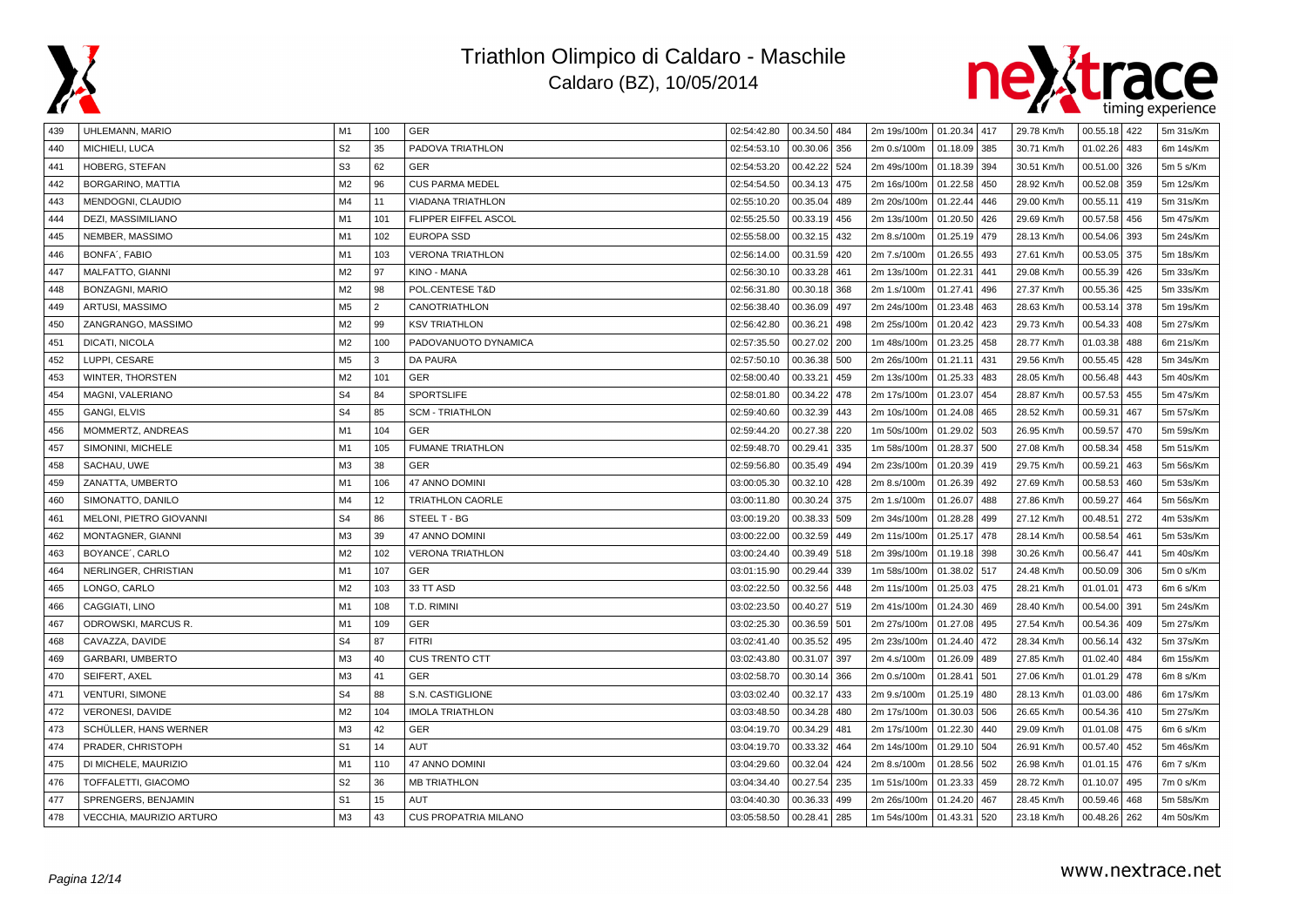



| 479        | <b>CHARTERS, PETER</b>     | M <sub>2</sub> | 105         | SUI                         | 03:07:21.80 | 00.31.31 409 |     | 2m 6.s/100m 01.34.04 514 |              |      | 25.51 Km/h | 00.57.48 454 |      | 5m 46s/Km |
|------------|----------------------------|----------------|-------------|-----------------------------|-------------|--------------|-----|--------------------------|--------------|------|------------|--------------|------|-----------|
| 480        | LORENZETTI, MARCO          | S <sub>4</sub> | 89          | 33 TT ASD                   | 03:07:52.80 | 00.37.37     | 507 | 2m 30s/100m              | 01.24.37     | 471  | 28.36 Km/h | 01.02.17     | 482  | 6m 13s/Km |
| 481        | RACHELLO, GABRIELE         | M4             | 13          | 47 ANNO DOMINI              | 03:08:44.00 | 00.39.15     | 514 | 2m 37s/100m              | 01.24.46     | 473  | 28.31 Km/h | 00.59.29     | 466  | 5m 56s/Km |
| 482        | LÖMKER, EKE                | M <sub>2</sub> | 106         | GER                         | 03:09:04.30 | 00.35.21     | 490 | 2m 21s/100m              | 01.29.50 505 |      | 26.71 Km/h | 00.58.46     | 459  | 5m 52s/Km |
| 483        | VILIAKAINEN, LASSI         | S <sub>4</sub> | 90          | SUI                         | 03:09:07.00 | 00.32.09     | 427 | 2m 8.s/100m              | 01.36.37 516 |      | 24.84 Km/h | 00.55.05     | 416  | 5m 30s/Km |
| 484        | FERRAZZOLI, LUIGI          | M1             | 111         | <b>FITRI</b>                | 03:09:22.00 | 00.34.25     | 479 | 2m 17s/100m              | 01.31.59 512 |      | 26.09 Km/h | 00.56.14     | 433  | 5m 37s/Km |
| 485        | ANDRIOLLO, PAOLO           | M4             | 14          | A <sub>3</sub>              | 03:11:49.60 | 00.45.06     | 528 | 3m 0.s/100m              | 01.27.03     | 494  | 27.57 Km/h | 00.57.15     | 447  | 5m 43s/Km |
| 486        | CANTU', CRISTIANO          | M1             | 112         | HARBOUR CLUB A.S.D.         | 03:12:12.10 | 00.38.57     | 511 | 2m 35s/100m              | 01.31.27 510 |      | 26.24 Km/h | 00.57.36     | 450  | 5m 45s/Km |
| 487        | ZAMPIERI, FABIO            | M <sub>2</sub> | 107         | <b>CARRERA TRIATHLON</b>    | 03:13:29.80 | 00.34.12     | 474 | 2m 16s/100m              | 01.28.22 498 |      | 27.15 Km/h | 01.05.39     | 492  | 6m 33s/Km |
| 488        | PETTINELLI, IACOPO         | M <sub>1</sub> | 113         | ASD CNM TRIATHLON           | 03:13:41.40 | 00.33.48     | 470 | 2m 15s/100m              | 01.32.29 513 |      | 25.95 Km/h | 01.02.47     | 485  | 6m 16s/Km |
| 489        | <b>BRIGANTI, GIANCARLO</b> | M1             | 114         | CANOTRIATHLON               | 03:13:59.40 | 00.39.00     | 512 | 2m 36s/100m              | 01.31.23     | 509  | 26.26 Km/h | 01.00.10     | 471  | 6m 0 s/Km |
| 490        | DORIGONI, LUCIANO          | M1             | 115         | 33 TT ASD                   | 03:15:07.10 | 00.34.49     | 483 | 2m 19s/100m              | 01.30.40     | 507  | 26.47 Km/h | 01.03.38     | 487  | 6m 21s/Km |
| 491        | ROSER, FRANK               | M4             | 15          | <b>GER</b>                  | 03:15:23.00 | 00.51.27     | 529 | 3m 25s/100m              | 01.31.44 511 |      | 26.16 Km/h | 00.46.19     | 202  | 4m 37s/Km |
| 492        | RENNER, LARS               | M <sub>1</sub> | 116         | GER                         | 03:18:42.90 | 00.42.39     | 525 | 2m 50s/100m              | 01.24.47 474 |      | 28.30 Km/h | 01.07.41     | 494  | 6m 46s/Km |
| 493        | SPRENGERS, WOLFGANG        | M2             | 108         | AUT                         | 03:18:49.00 | 00.37.07     | 503 | 2m 28s/100m              | 01.28.03 497 |      | 27.25 Km/h | 01.06.56     | 493  | 6m 41s/Km |
| 494        | <b>BURANI, GIOVANNI</b>    | M3             | 44          | <b>BERIV</b>                | 03:22:36.30 | 00.32.41     | 444 | 2m 10s/100m              | 01.31.23 508 |      | 26.26 Km/h | 01.13.37     | 496  | 7m 21s/Km |
| 495        | GIORGI, ALESSANDRO         | M4             | 16          | PORTA SARAGOZZA BO          | 03:23:42.20 | 00.35.48     | 493 | 2m 23s/100m              | 01.39.06 518 |      | 24.21 Km/h | 01.04.16     | 490  | 6m 25s/Km |
| 496        | BARIGELLI, ALESSANDRO      | M <sub>3</sub> | 45          | <b>TRIIRON</b>              | 03:30:53.80 | 00.41.06     | 521 | 2m 44s/100m              | 01.42.29 519 |      | 23.41 Km/h | 01.03.49     | 489  | 6m 22s/Km |
| <b>DNF</b> | CECCON, JURI               |                | $\Omega$    | <b>FITRI</b>                | <b>DNF</b>  | 00.25.36     | 138 |                          | 01.14.18     | 280  |            |              | $-1$ |           |
| <b>DNF</b> | CHIGNOLI, DAVIDE           |                | $\Omega$    | PADOVANUOTO DYNAMICA        | <b>DNF</b>  | 00.29.08     | 310 |                          | 01.15.33     | 323  |            |              | $-1$ |           |
| <b>DNF</b> | ROHRICH, SERGIO            |                | $\mathbf 0$ | TRIATHLON BERGAMO           | <b>DNF</b>  | 00.27.26     | 216 |                          | 01.22.54     | 449  |            |              | $-1$ |           |
| <b>DNF</b> | PERETTI, ANDREA            |                | $\mathbf 0$ | TRIBU <sup>®</sup>          | <b>DNF</b>  | 00.23.06     | 36  |                          |              | -1   |            |              | $-1$ |           |
| <b>DNF</b> | ANSELM, WALTER             |                | $\Omega$    | AUT                         | <b>DNF</b>  | 00.25.20     | 122 |                          | 01.09.23 111 |      |            |              | $-1$ |           |
| <b>DNF</b> | ROSI, MARCELLO             |                | $\Omega$    | <b>AVIA PERVIA</b>          | <b>DNF</b>  | 00.26.37     | 162 |                          | 01.13.30 242 |      |            |              | $-1$ |           |
| <b>DNF</b> | FAVA, ANDREA               |                | $\Omega$    | KINO - MANA                 | <b>DNF</b>  | 00.25.36     | 139 |                          | 01.15.35     | 325  |            |              | $-1$ |           |
| <b>DNF</b> | <b>BASSO, UMBERTO</b>      |                | $\Omega$    | 47 ANNO DOMINI              | <b>DNF</b>  | 00.28.24     | 265 |                          |              | $-1$ |            |              | $-1$ |           |
| <b>DNF</b> | SEIDEL, MATTHIAS           |                | $\Omega$    | <b>GER</b>                  | <b>DNF</b>  | 00.43.27     | 527 |                          | 01.34.46     | 515  |            |              | $-1$ |           |
| <b>DNF</b> | SINN, DANIEL               |                | $\Omega$    | <b>KSV TRIATHLON</b>        | <b>DNF</b>  | 00.29.54     | 348 |                          | 01.12.53     | 221  |            |              | $-1$ |           |
| <b>DNF</b> | DE NARDI, MARCO            |                | $\Omega$    | A <sub>3</sub>              | <b>DNF</b>  | 00.26.58     | 188 |                          |              | $-1$ |            |              | $-1$ |           |
| <b>DNF</b> | RIEDMANN, BERND            |                | $\mathbf 0$ | <b>GER</b>                  | <b>DNF</b>  | 00.41.00     | 520 |                          |              | $-1$ |            |              | $-1$ |           |
| <b>DNF</b> | TRIVELLA, LEONARDO         |                | $\Omega$    | DESENZANO TRIATHLON         | <b>DNF</b>  | 00.26.50     | 176 |                          | 01.20.41     | 421  |            |              | $-1$ |           |
| <b>DNF</b> | MASETTO, DIEGO             |                | $\Omega$    | <b>47 ANNO DOMINI</b>       | <b>DNF</b>  | 00.39.16     | 515 |                          | 00.59.20     | 3    |            |              | $-1$ |           |
| <b>DNF</b> | STORCHI, ANDREA            |                | $\Omega$    | ATL. MDS PANARIAGROU        | <b>DNF</b>  | 00.33.35     | 465 |                          | 01.23.03     | 453  |            |              | $-1$ |           |
| <b>DNF</b> | SCHALLER, FLORIAN          |                | $\Omega$    | BRESSANONE NUOTO            | <b>DNF</b>  | 00.26.04     | 151 |                          | 01.13.04     | 224  |            |              | $-1$ |           |
| <b>DNF</b> | REPPELE, LUCA              |                | $\Omega$    | <b>VERONA TRIATHLON</b>     | <b>DNF</b>  | 00.39.30     | 516 |                          |              | -1   |            |              | $-1$ |           |
| <b>DNF</b> | MARINI, MASSIMILIANO       |                | $\Omega$    | DESENZANO TRIATHLON         | <b>DNF</b>  | 00.29.02     | 305 |                          | 01.08.07     | 68   |            |              | $-1$ |           |
| <b>DNF</b> | VANIN, DIEGO               |                | $\Omega$    | <b>SSV BRUNECK TRIATHLO</b> | <b>DNF</b>  | 00.26.29     | 159 |                          |              | -1   |            |              | $-1$ |           |
| <b>DNF</b> | CASIRAGHI, LUCA            |                | $\Omega$    | <b>SSV BRUNECK TRIATHLO</b> | <b>DNF</b>  | 00.25.47     | 142 |                          | 01.16.29     | 348  |            |              | $-1$ |           |
| <b>DNF</b> | ROMAN, GIULIO              |                | $\Omega$    | DESENZANO TRIATHLON         | <b>DNF</b>  | 00.25.00     | 102 |                          | 01.12.24     | 203  |            |              | $-1$ |           |
| <b>DNF</b> | PENZO, ALESSANDRO          |                | $\Omega$    | A.S. DELFINO CHIOGGI        | <b>DNF</b>  | 00.32.44     | 445 |                          |              | $-1$ |            |              | $-1$ |           |